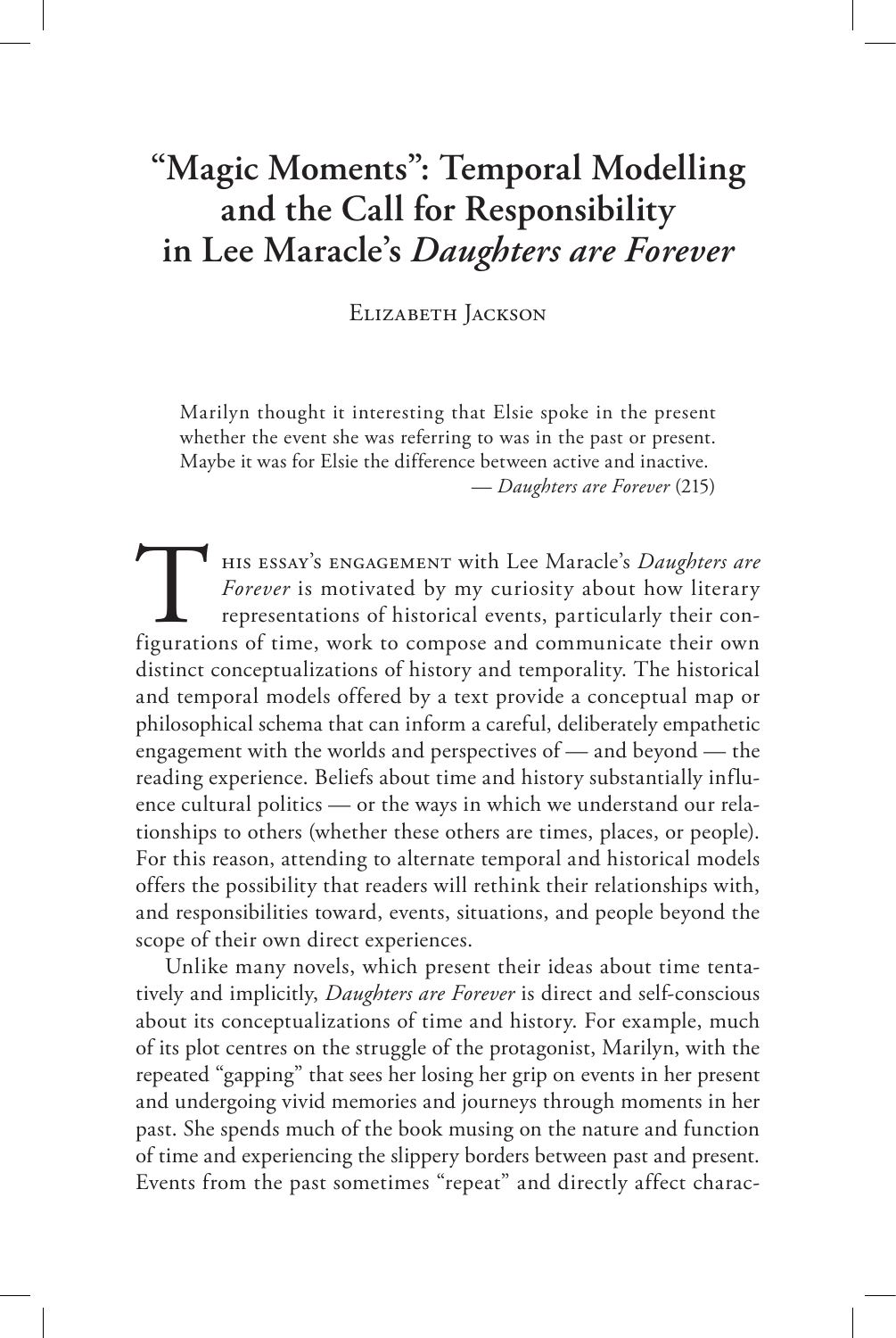ters living a hundred years or more after a first occurrence. Memorybased experience plays a key role in the narrative's "present," and dead ancestors appear to Marilyn to pass along words of advice or guide her through places from her past that she needs to revisit on the path to personal healing and maturity. In the world of this novel, the past is an active figure in the present, and this active presence is an explicit and central tenet. The novel lays out its historical and temporal models in plain sight, offering them for our consideration and possible edification.

Marilyn is a Salish woman whose own experience of having her child apprehended motivates her social work with other Indigenous women whose children have been or might soon be seized by the Children's Aid Society. Her reflections on her client Elsie's manner of speaking, which I have used as my epigraph, reveal her own growing awareness that, in many ways, the past can be a stronger presence and exert more influence than the actions and interactions of a person's daily life. To live in ways that "open her up to her own pathways" (*Daughters* 242), Marilyn must reckon with her individual and cultural pasts — including a cultural history of European colonialism and genocide; a childhood of abuse at the hands of her stepfather; and her struggles as an adult with an often absent, neglectful husband, with alcohol abuse, and with her own violence toward her daughters. She must put her learning and experiences to use in creating the future she desires. Hers is not a solo journey: many others — including ancestors, community, and most pressingly her daughters — are also crucial to the process. As the novel's title indicates, this is a multi-generational effort involving figures from the time before she was born and also affecting those who will follow.

This process is not an easy one for Marilyn, and she is profoundly perturbed by the interactions and events that enable her to start to heal, particularly by her visions and movements into the past, which are orchestrated and prompted by Westwind. This gapping, so named because it creates gaps in her experience of the present, takes her deeply into and across moments from her past; each moment is experienced viscerally and acutely, and particularly at first, Marilyn feels that she has "lost her capacity to differentiate between past and current time" (64). While my reading of this novel's temporal model celebrates its potential to create links between past and present, and thus to possibly spur ethical action on the part of readers, it is important to note that these slippages and gappings are not experienced with pleasure or hope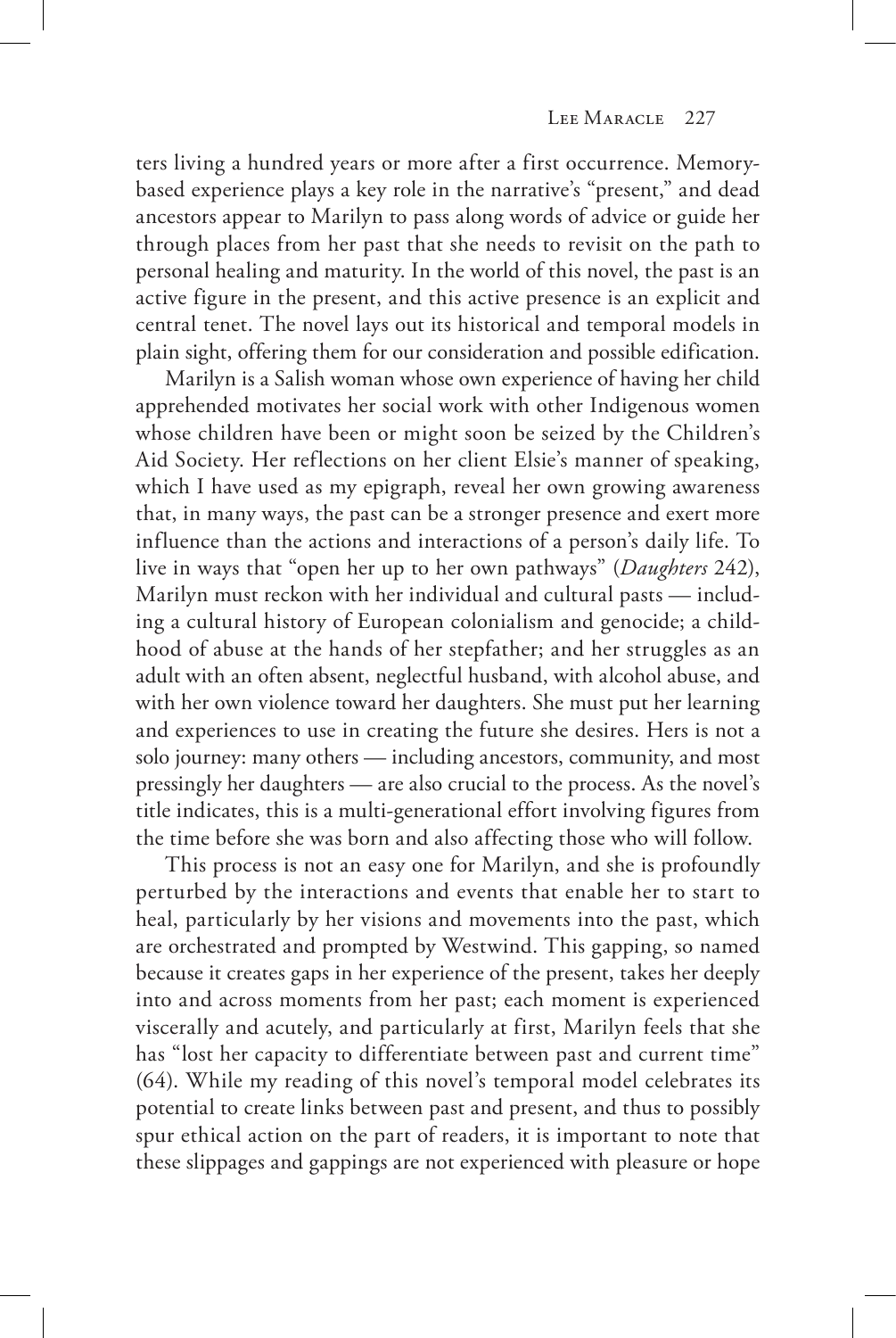by Marilyn. Indeed, she is disoriented and troubled by them and seeks desperately to cling to the certainty and solidity that measured time can offer. As the narrator explains, "Time is a critical illusion. . . . The separation of moments in time defines sanity. Marilyn searched about for a way to locate herself somewhere in time. She needed time's clarity and differentiation but it eluded her" (64*)*. Early in the novel, Marilyn's emergence from one of these breaks with linear temporality is a relief, helping to break a "bitter, destructive cycle going on inside her" (65). Witnessing Elsie's daughter's death play out inside a case file photo, she calls "to no one" to "spare me, I'm hallucinating" (44); she has no belief in a being upon whom to call and knows no other name for what she is experiencing.

Indeed, part of what Maracle's text critiques is Western psychiatry's attempts to dismiss or discount experiences that do not fall easily into conventional Western categories of real/unreal, sane/insane. As Sylvie Vranckx rightly notes, "In *Daughters*, Marilyn is too terrified to delve into the meaning of her visions, as the only instrument that 'her Western education' has provided her to understand her experience is the vocabulary of hallucinations and psychosis" (41). Later on, submerged in layered moments of childhood abuse and her own violence toward her daughters, she again pleads to be released, saying that she "can't afford another breakdown" (111). It is significant that Maracle's text does not ask readers to decide whether its protagonist's strange experiences are manifestations of mental illness or important insights: from the outset of the novel, the omniscient narrator shows us that this is Marilyn's reality and that there are greater forces at work in bringing her these thoughts, words, and experiences. Her personal struggles are a legitimate and important part of a bigger cultural and cosmic picture of continuous suffering, remembering, and healing. Crucially, this novel is not — or not only — a *Bildungsroman* depicting an individual's quest or journey to maturity: for Marilyn, and I would argue for most people, healing can never be an isolated, personal process. For Indigenous people, one can argue that "healing requires personal and family cleansing of unresolved grief, loss, historical trauma, shame, and fear" (Labun and Emblen 209). This is why Marilyn's daughters, ancestors, friends, and memories are all part of her healing process.

Perhaps the biggest strength of this text's articulation of temporality is that it draws upon a tradition of thought that has been developed and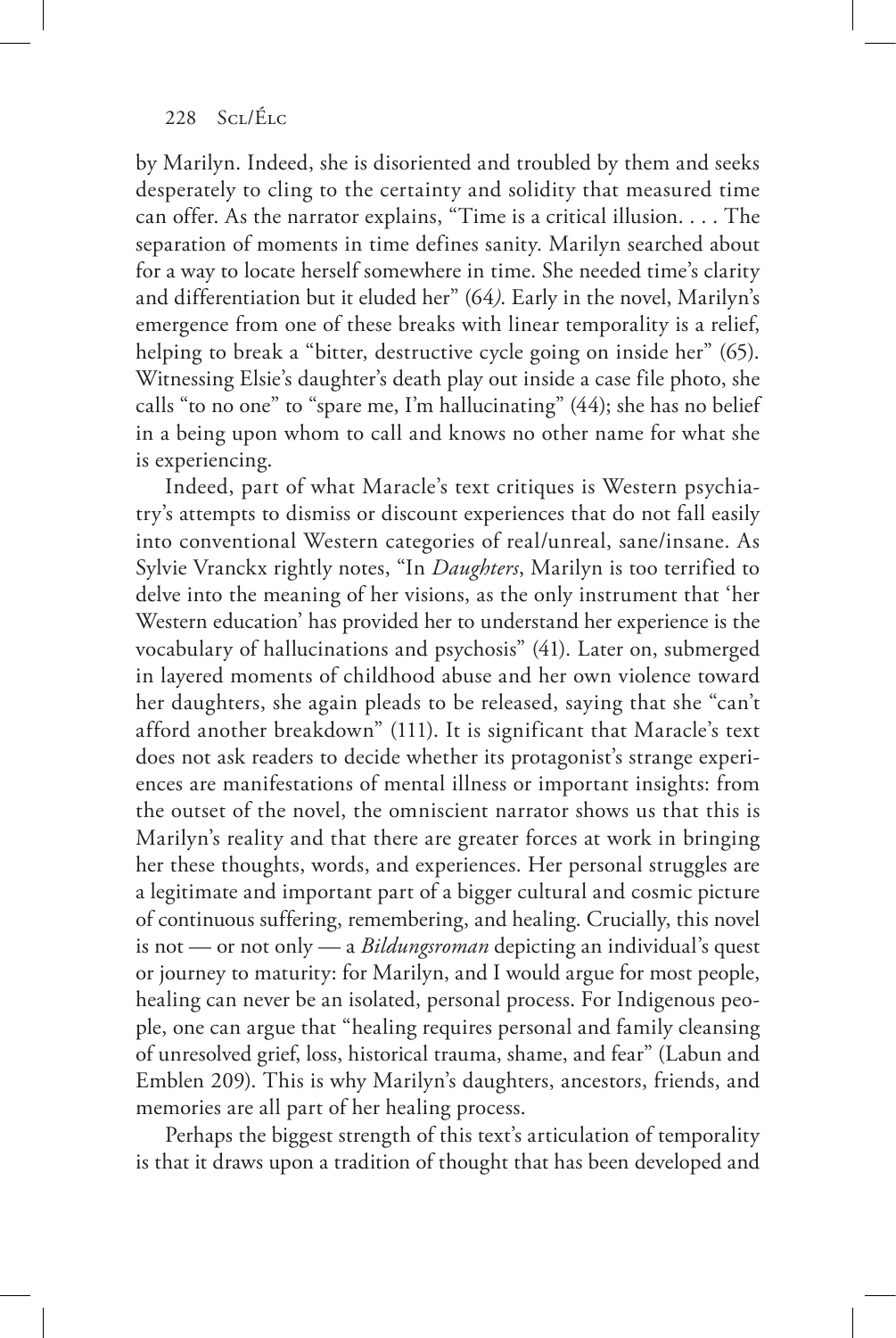articulated independent of the Euro-Canadian philosophies that have shaped dominant ideas about time, history, and social responsibility. Drawing on a rich tradition of Indigenous cosmology to articulate her ways of seeing and being enables Maracle to offer sustained, nuanced historical and temporal models for consideration. Marilyn is Salish, and it seems that the creation story that opens the text, as well as the winds and other forces that work with her throughout it, find their roots in Salish tradition and myth. Maracle's longstanding commitment to cultural activism in Indigenous communities and to re-telling traditional myths (see Cooper) gives her a large range of conceptual tools with which to work.

It is stimulating and heartening to read the novel's matter-of-fact expositions on time's function as "a critical illusion" (64, 141), as well as its descriptions of the ways in which memory, figures from the past, and spiritual forces can act upon a person by grasping or releasing her thoughts (see 17, 44, 109-11). Many of the concepts laid out in the text can be heartily integrated as I seek literary criticism and pedagogical theory that ethically reconceptualize humans' relationship to the past and responsibility to the present and future. At the same time, I am keenly aware of the danger of engaging in uncritical, ignorant celebration of the text without giving Maracle's ideas the due respect of careful listening and active engagement, particularly given the "outsider" context from which I am reading.

In her work on reconstructing Indigenous women's identities, Kim Anderson describes many non-Indigenous critics' approaches to Indigenous literature as enacting "a modern-day colonial process," involving acts of cultural appropriation and of "eating the Other" (44). Even when motivations are committedly anti-oppressive, non-Indigenous critics' work is often compromised. Daniel Coleman describes the challenges of what he calls "epistemological cross-talk" as often being rooted in ignorance, some of it necessary:

For there are domains of spiritual knowledge and ceremonial practice that Indigenous peoples do not wish to expose to the inquiries of non-Indigenous academics, and this means that epistemological cross-talk of the sort I am venturing here must remain inevitably partial and limited. Nonetheless, I argue that partial and limited perspectives, even if not fully elaborated or explainable,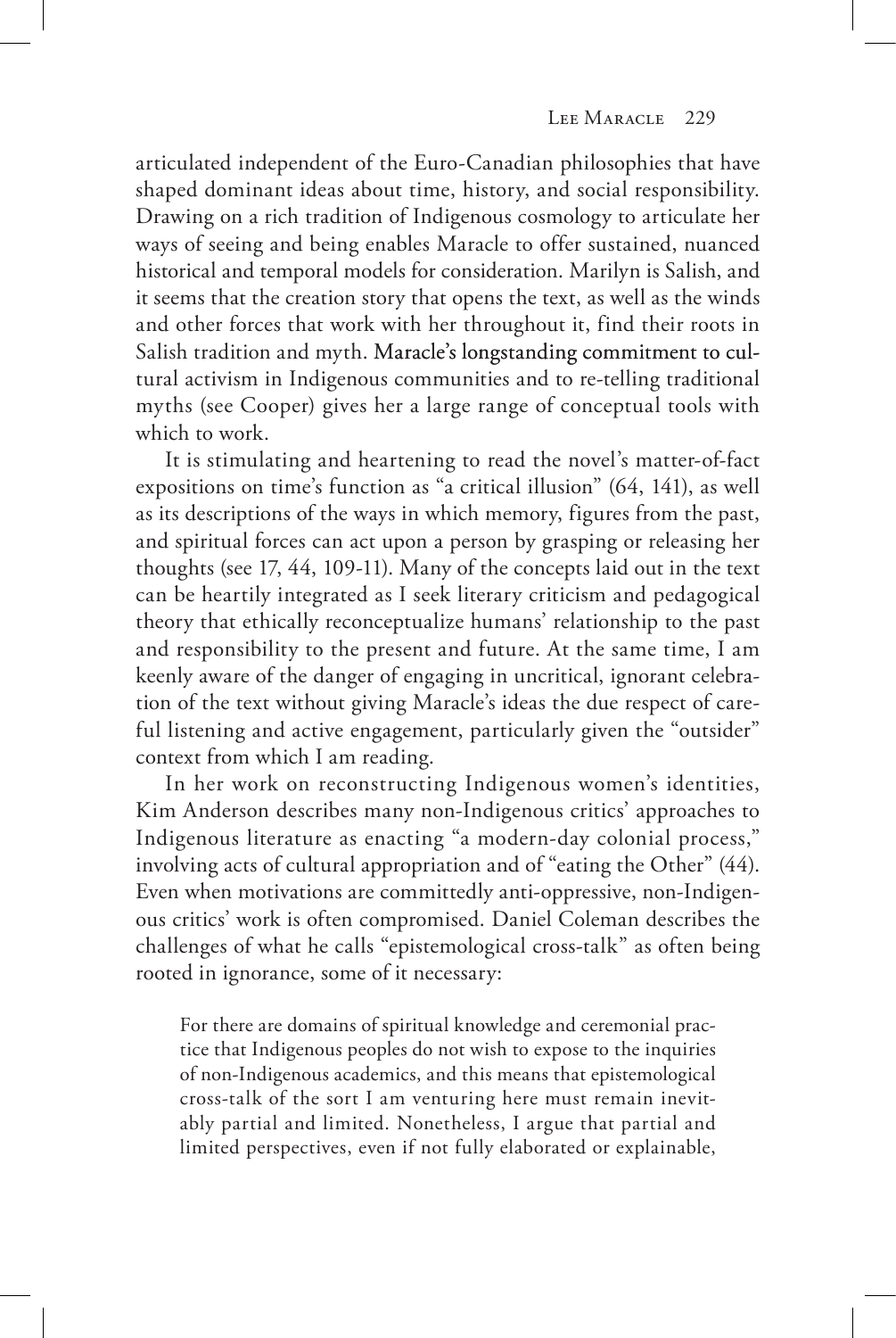serve the crucial function of loosening the strangle-hold of Euro-Enlightenment's cognitive imperialism. ("Melancholia, Historical" 6)

Similarly, Anderson is careful to leave room for non-Indigenous readers' respectful engagement with Indigenous texts, but she asks readers to "resist the temptation to 'claim' the text, and that they be open to new interpretations, paradigms and meanings" (51). Having established the terms of the relationship she seeks with readers, she agrees that "from here, we can move together through this book" (51). I am struck by these approaches to reading and criticism: Coleman's frank acknowledgment of the boundaries of a critic's interpretive capacity, and Anderson's posture of mutuality and cooperation, urge us to read attentively and respond judiciously. Readers would do well to approach all texts from such a position: my reflections on *Daughters are Forever* are offered in this spirit.

# **Reading** *Daughters are Forever*

As I have suggested above, *Daughters Are Forever* is not, contrary to its publisher's cover copy, simply the story of "a woman's rediscovery of self." Marilyn's personal struggle and self-discovery are not isolated from the world around her: her problems are shown to have grown from her broader cultural history, and her own life overlaps a great deal with those of other Indigenous women living in her time. Further, her life is deeply interwoven with the many forms of life that make up the world around her: the winds whisper in her ear to nudge her toward certain desired actions, and the sky people drop specific memories to her in an effort to spur necessary insights. The natural world is an integral force in the novel's plot, and the plot is concerned not only with Marilyn's fate but also with that of her ancestors and contemporaries. Through connection and embeddedness in a broader living world, Marilyn eventually comes into her healing. As Jeannette Armstrong explains in her foreword to *Bobbi Lee, Indian Rebel*,

the telling of the Native sojourn through the quagmire of Canada's colonialist past is an extremely important document to Canadian literature. In particular the telling of our lives, the back-tracking . . . is perhaps a more important exercise than we Native people readily appreciate. . . . In the movement of the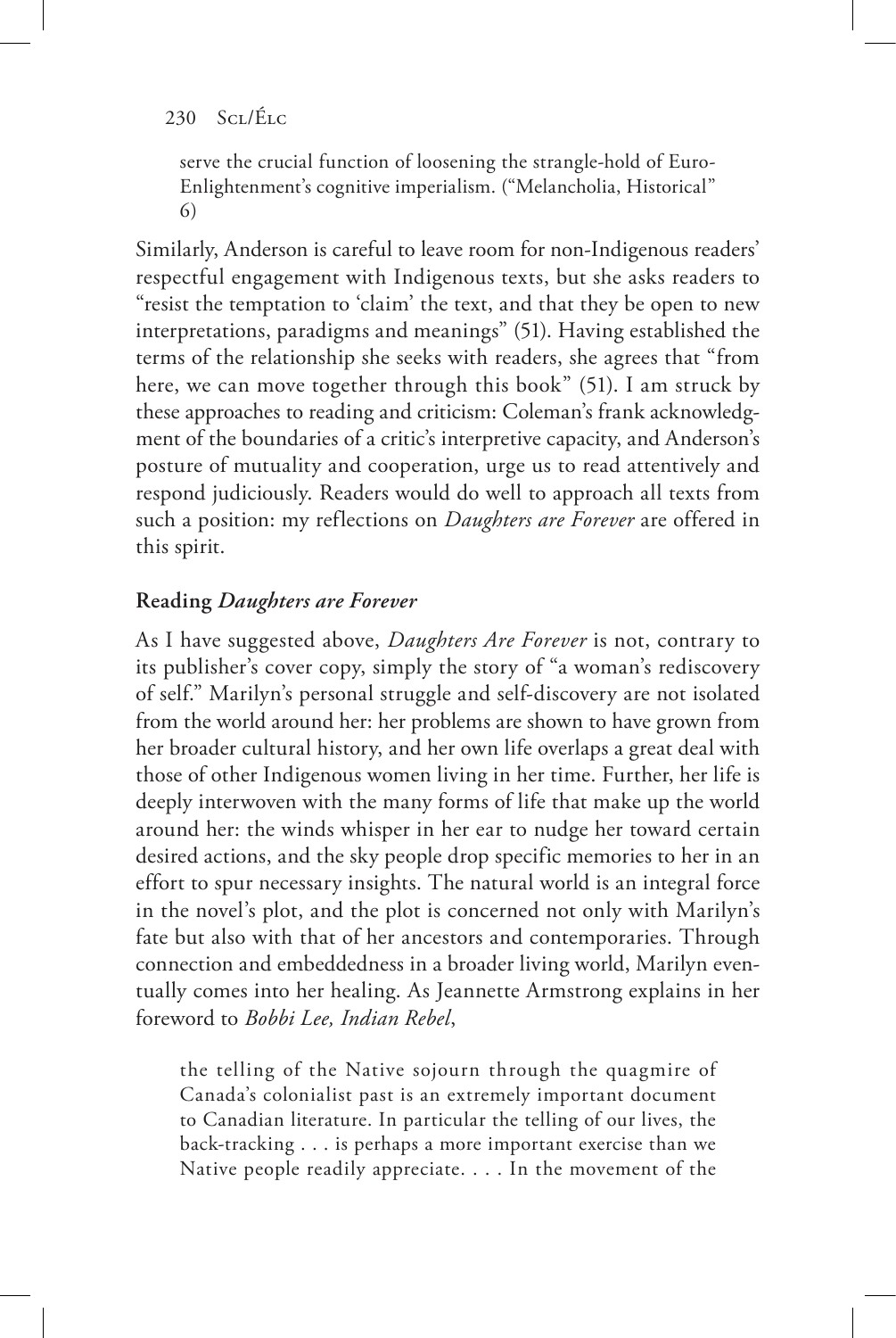life story of Bobbi Lee, what unfolds is the story of many natives during those times. There were real conditions that shaped people like Lee. (15)

While Armstrong is writing about an autobiographical work, her arguments about the importance of backtracking through Indigenous stories and the impossibility of disentangling a personal narrative from a cultural, communal one also apply to Maracle's fictional work. Daniel Coleman has argued that this novel is not only — or mostly — the story of an individual human's journey, but he goes in a different direction than I do here, arguing that, "although Marilyn is the human protagonist of this novel, the primary agent here is actually non-human — Westwind, whose essential principles are movement, erotic energy, and creative transformation" ("Melancholia, Historical" 23). This argument is intriguing and I do not disagree with it; however, due to this essay's concern with humans' experiences of time, I will focus mainly on Marilyn and other human characters, across generations.

It is significant that the novel opens with a creation story. We hear of Westwind's growing passion for sky woman's daughter and of their mutual play, which culminates with Westwind planting "seeds of future" in star-nation daughter's womb and in the birth of humankind and varied plant life from this union (*Daughters* 12-13). The story includes a description of traditional values and ways of living, stories of the early times and the rich, successful development of human culture, and a vivid description of the trauma and brutality of European colonization and genocide. Reaching back before there were humans on Turtle Island, this story is necessary contextualization for Marilyn's personal narrative. Her name, however, is only mentioned once in this section. While the book is "about" her, she cannot be known (or know herself) apart from the stories of those who came before her. While villages are being slaughtered, and the earth echoes the faltering voices of the women slain by the newcomers, the narrator tells us that "this song invaded Marilyn's dreams" (17).

In the temporal and spiritual world of this text, a character can hear voices that were silenced well before she was born, and historic events are narrated in the same tense as present-day dreaming. Past, present and future are intertwined in the novel's rendering of Indigenous cosmology, one in which temporal boundaries become increasingly perme-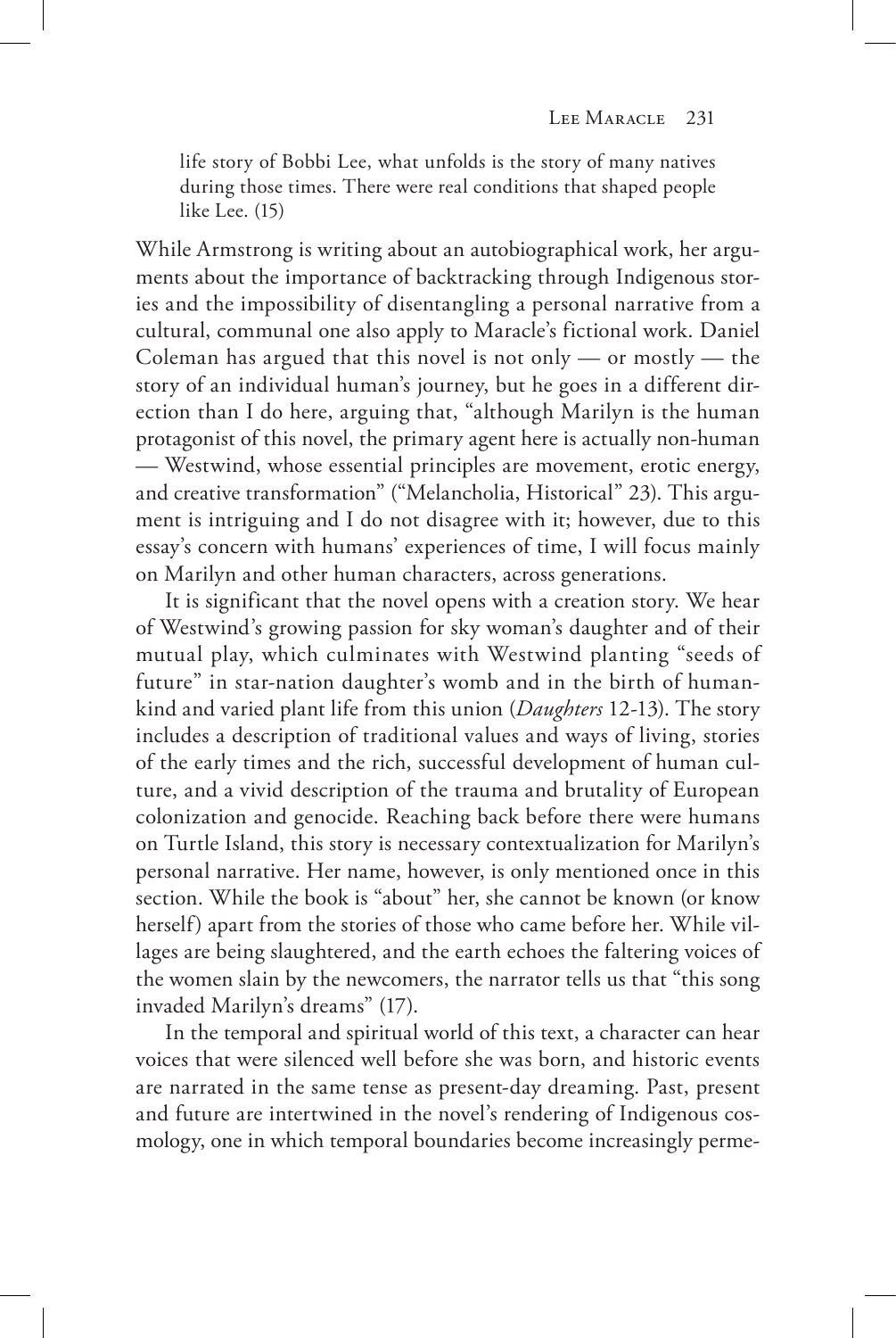able and unstable, offering readers the opportunity to rethink their own understandings of, and relationships to, historic and ongoing injustices.

## **The Active Past, or Blood Memory**

One way of understanding Marilyn's preoccupation with, or rather her occupation by, her forebears' history is through the concept of "blood memory." Anderson explains, "Many Native cultures teach that we carry the memories of our ancestors in our physical being. As such, we are immediately connected to those who have gone before us. We live with the trauma that has plagued the previous generations. We know their laughter, but also their sorrows" (24-25). In the novel's first section we learn that early Islanders maintain balance through a set of complex agreements with other beings and that this balance is maintained through stories and teachings passed along as a form of bodily memory. "Women were born awake" (*Daughters* 14) in that they came into life already carrying knowledge and memories inherited from previous generations. Their bodies housed "the memories of their star-nation mother's moment with Westwind. In their blood coursed traces of old agreements" (14). This blood memory is more than intellectual knowledge, affecting also their physical responses and actions. When faced with danger, the descendants of the sole survivor of the colonial genocide are filled with "a rigid, pain-filled stillness [that] replace[s] the body's natural desire to move" (19). Like Marilyn's early attempts to deflect memory, this defensive response also functions destructively, inhibiting responses "that might cause them to grieve, then move on to that magical creative space of change" (23).

Later in the text, Marilyn's own blood memory enables her growth, as she realizes that her attempts to explain her abuse of her daughters are insufficient. She comes to the understanding that, having acted in ways that defied traditional cultural values, she has therefore also violated her own beliefs. "Belief is old," our narrator tells us, "coded into the memory of every cell. Tribal consciousness, lineage memory, old beginnings were pushing up at the new layers inside Marilyn" (140). The idea that her tribal values are an integral part of her psyche, even when they go unrecognized, speaks to the influence of her past, whether known or unknown. The image of these old beliefs pushing up and sprouting into Marilyn's consciousness demonstrates the potential of cultural legacy to endure, even through violence and genocide, and to sustain the lives of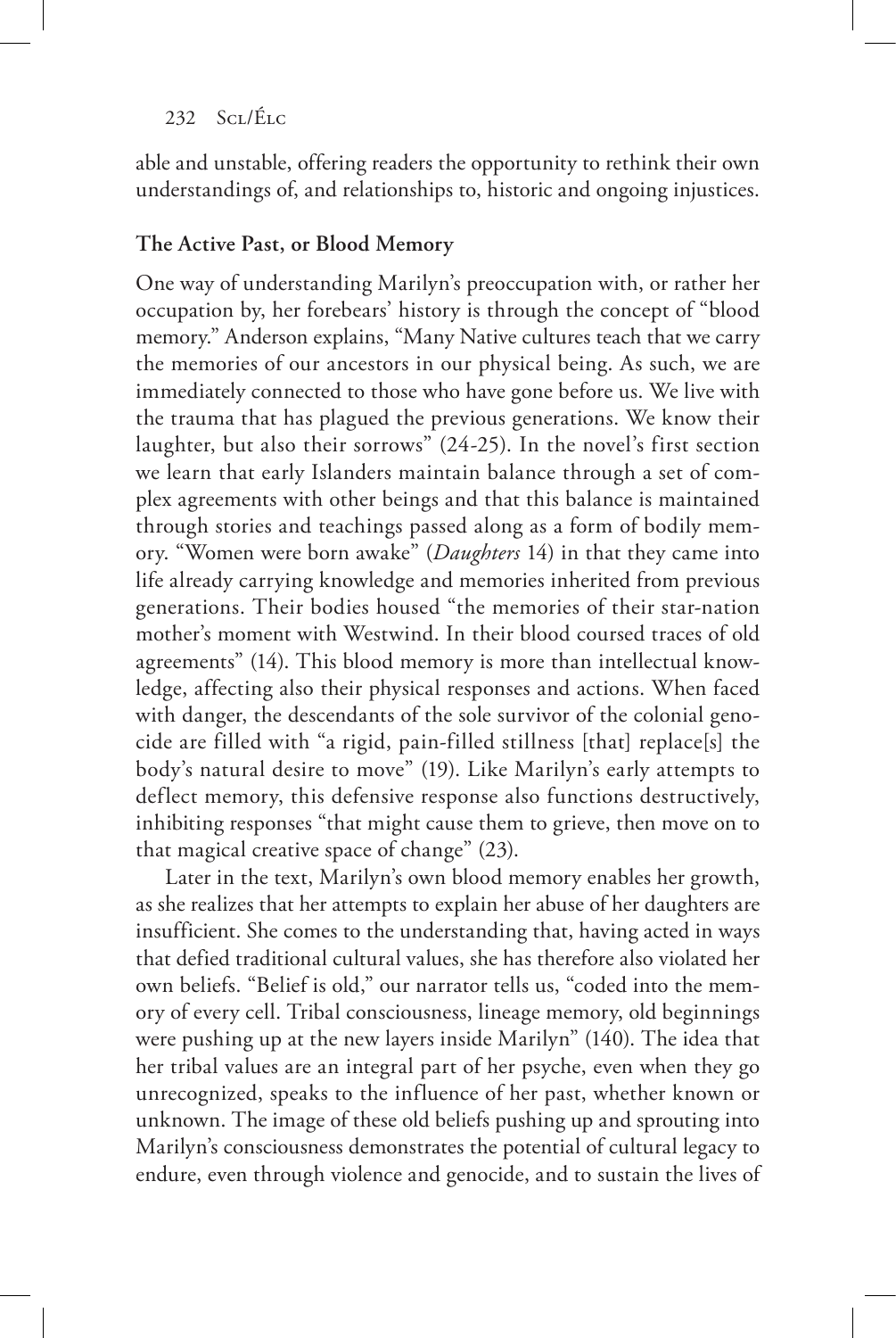later generations. In this very important sense, the past has never passed but is always a part of the present emotional and cultural environment. The presence of the past has tangible, material consequences for present and future.

This passage also brilliantly demonstrates the kind of negotiations between past and present, tradition and change that Maracle so adeptly navigates. Tribal memory, says our narrator, is coded into Marilyn, and others, at the cellular level: in this statement, the relatively new language and concepts of genetics and cellular biology are put to use to explain a cultural belief that far predates contemporary science. The new is integrated with the old: culture adapts to stay alive. It is imperative, as Maracle aptly asserts, that traditional ways are not forgotten or abandoned, and she works concertedly to sustain the cultural knowledge that colonizers "expropriated and consigned to deadwood leaves in libraries" (*I am Woman* 92). At the same time, though, these beliefs and this culture cannot be expected to remain stagnant while the rest of the world changes. Paula Gunn Allen describes this important blend of tradition and adaptation:

We [most tribal Americans] define ourselves; we identify with our communities and our traditions. They are both, for the most part, at least a thousand years old. One does not discard them as readily as one might a used pair of shoes. . . . Our communities may reflect their modern existence; communities do that — adjust themselves to the situation. Were they to fail in that adjustment, no one would be left to tell the tale. (17)

Maracle herself has sharp words for those who would attempt to keep Indigenous culture frozen in time. She comments that "Humans are constantly reinventing themselves, but First Nations people have been less entitled than everyone else to reinvent ourselves. . . . We're always being pressed to be authentic aboriginal people. But put on a bustle if you're going to talk to me like that" ("Interview"). Maracle's humorous tone does not dull her sharp critique of racist hypocrisy, and she goes on in a more serious vein to point out that to clutch stubbornly at tradition without leaving room for change is to defy traditional teachings. "In fact," she explains, "in our origin story, we're to gather new stories and create new stories. So our creation story calls on us to constantly transform. I think that's who we are" ("Interview").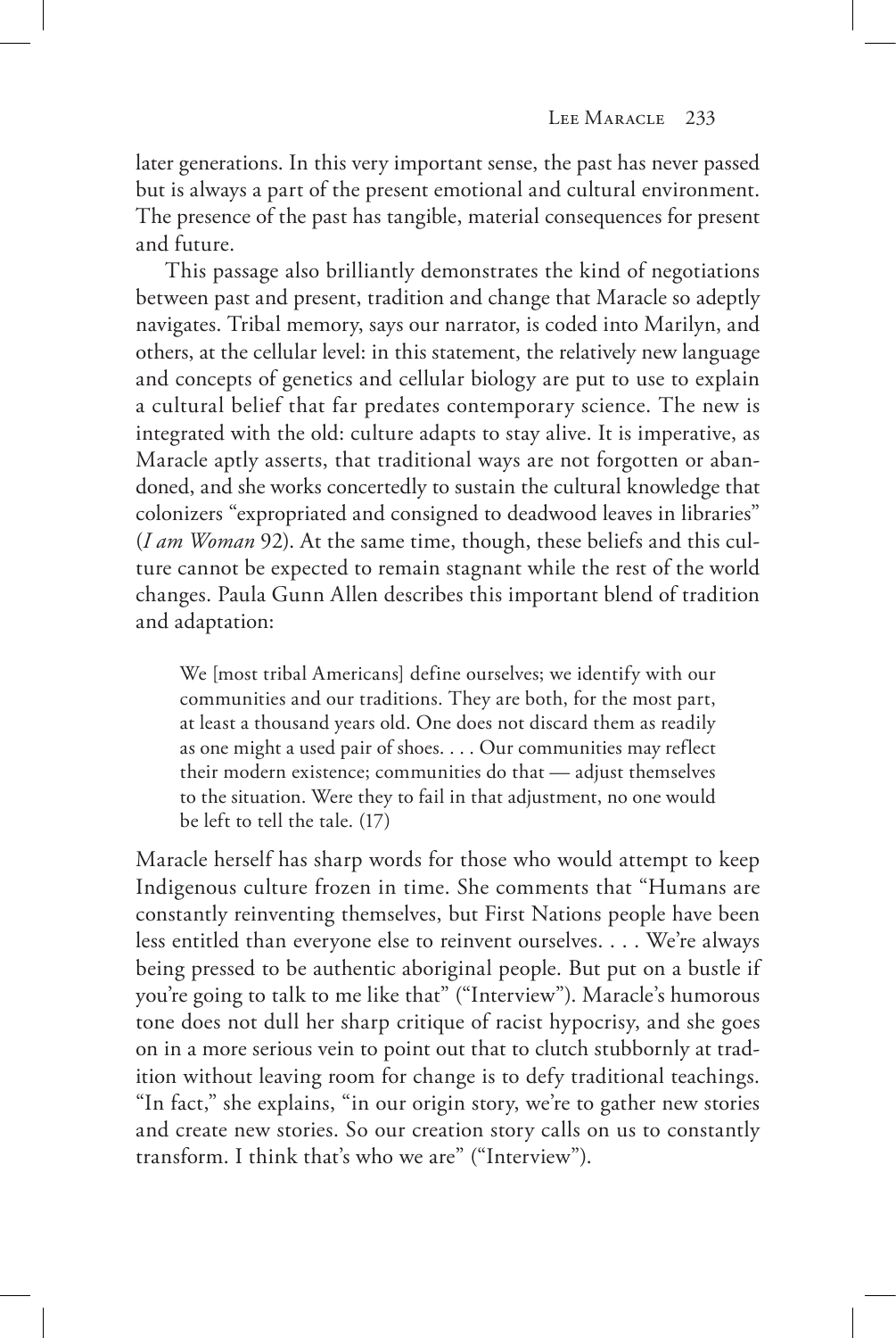## **The Experience of Time**

The sustained efforts of colonial politics and education to kill off cultural memory, traditional knowledge, and the social structures that might nurture them have ongoing implications for contemporary Indigenous people. Anderson notes, "I think many of us feel insecure because we lack the knowledge that was ripped away from our ancestors. We have internalized the belief that we are 'less' Native because we can't measure up to some kind of quintessential 'Native experience'" (26). This observation holds true for Maracle's characters. When Marilyn asks Elsie what nation she is from, Elsie simply answers, "I'm Indian" (*Daughters*  217). When pressed, Elsie reveals that she is Ojibway, but knows nothing about "Ojibway ways, traditions, cultures, songs" (217). Marilyn recognizes that Elsie is "unidentified from within" and that this lack of identity is a main reason for the young woman's inability to value herself, to participate fully in her own life.

Viewed in terms of temporality, this pressure on Indigenous people to live a stagnant, externally imposed identity, and the often violent, deliberate unmooring from their cultural pasts, have the same result. Both seek to prevent Indigenous people from actively experiencing and contributing to the passage of time. Both seek to unmoor them from their locations in the unfolding of history and the creation of the future. Having previously critiqued models of linear, measured time as constructs with negative, stultifying effects on people's lived experience, my reading of *Daughters are Forever* has opened me to the idea that a personally meaningful relationship with time can be crucial to the healthy unfolding of a life. Marilyn, for example, needs a way to separate moments in order to learn from them.

The text offers another helpful example of the importance of being located in time in its description of the drifting lives of the male descendants of the victims of colonial genocide. These men have no referent by which to define their being and meaning: "They plant seeds but don't bother to watch them grow" (*Daughters* 24*)* and they drift heavily and without purpose. The effect of their trauma, guilt, and shame is heightened by the loss of a location in time, and their lack of direction and sense of purpose or self is directly linked to it as well: "Their world has lost its future. Cut off from considering their past, they list in the momentary context of the present" (24). Rather than living their lives, these men are passing them: they see time as a burden to bear and as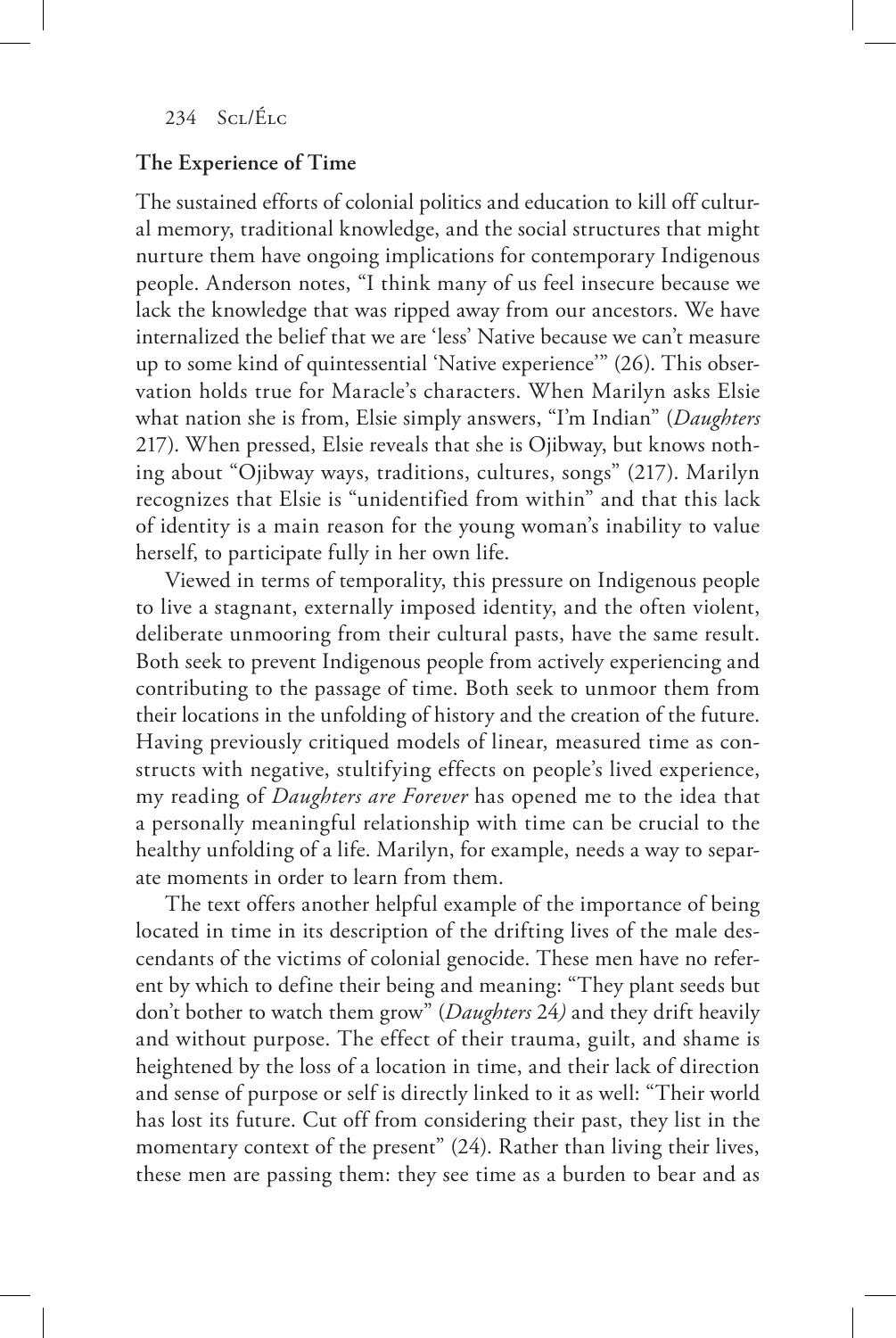something to endure. The imagery Maracle uses for these Indigenous men's emptied lives is stark and striking:

They mark time. Time is the enemy of the dispirited. Those who dare not make use of it mark time for death, for murder. These men wander aimlessly, killing time in small pieces. They bellow ominously from barstools, party houses and booze cans in every impoverished urban centre. They float from one woman to another, leaking manhood into wombs. (25)

It is crucial to note that, in this passage, the men's disassociation from lived time is linked to their mistreatment of women and the decline of life-giving family and community structures. When one's past and heritage are unknown, and current time is the enemy, it can be difficult not to turn on oneself and those nearby. The absence of a sense of time, and of one's location in the movement of time, can be catastrophic. The experience of time is not some abstract philosophical concern, but rather a tangible element of reality with immediate, far-reaching consequences for the individual and the human family. Vine Deloria, Jr. also ascribes great importance to the experience of time, seeing it as central to processes of self-knowing and maturation: "Part of the experience of life is the passage of time, the fact of personal growth, and the understanding of oneself produced by reflective memory processes" (*Spirit and Reason*  53). To intervene in a person's or a culture's movement in time is to arrest the journeys of development and discovery of which life should consist.

But let me not over-emphasize temporality without acknowledging the importance of the spatial. Indeed, Deloria emphasizes the centrality of place and context to Indigenous spiritualities, epistemologies, and cultural identities. While Western cultures and religions emphasize progress, linearity, and movement forward in time, Indigenous ones, he explains, tend to put great emphasis on place:

The vast majority of Indian tribal religions, therefore, have a sacred centre at a particular place, be it a river, a mountain, a plateau, valley, or other natural feature. This centre allows the people to look out along the four dimensions and locate their lands, to relate all historical events within the confines of this particular land, and to accept responsibility for it. (*God Is Red* 66)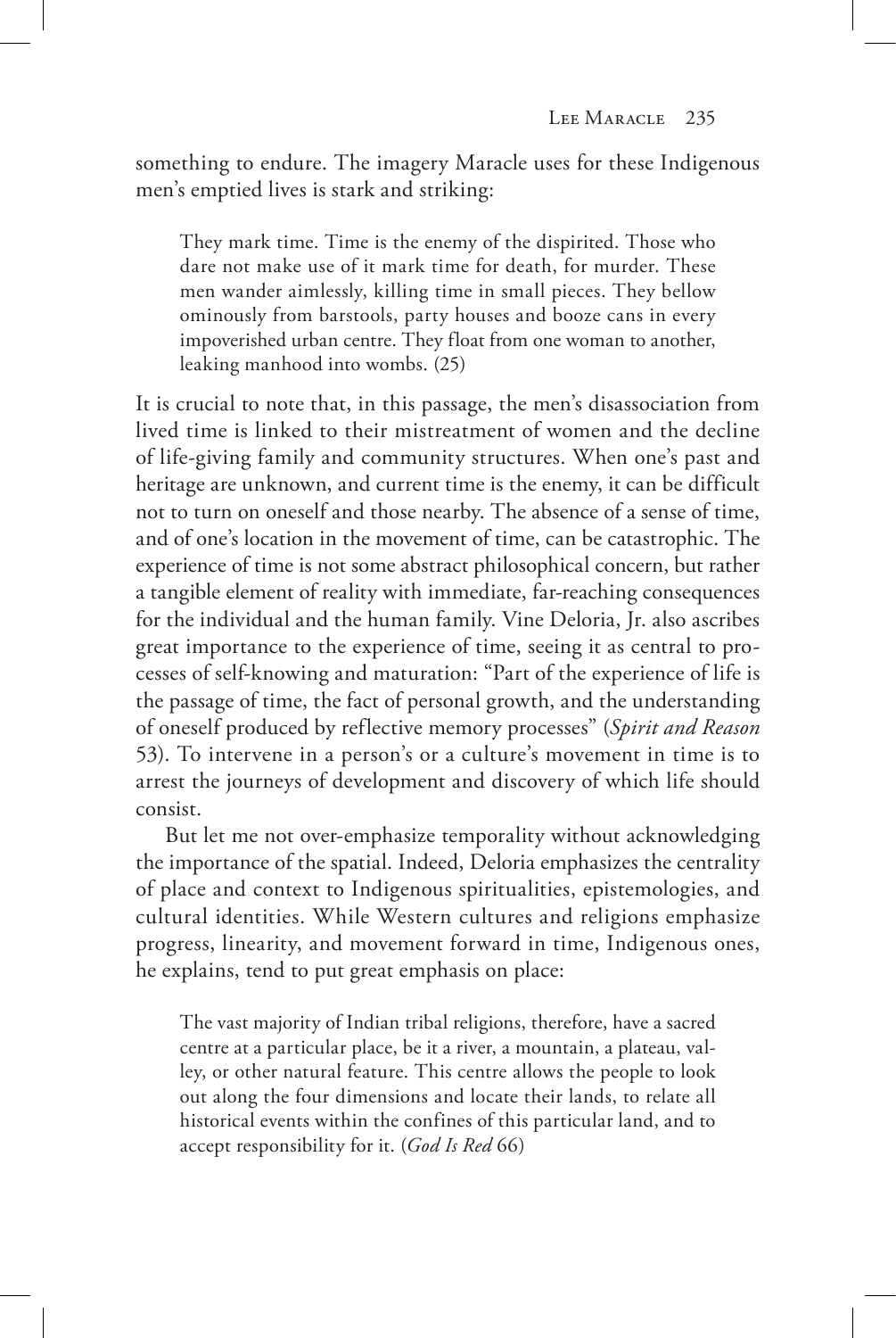Here, then, time and its telling are rooted in a particular place and are meaningful because they are located there. Read with this understanding, Maracle's description of life in "every impoverished urban centre" is a significant critique of the effects of geographic — and thus spiritual — displacement for Indigenous people. The problem is more than the change from traditional to contemporary ways of living — a formulation that privileges the kind of teleological linearity I have been critiquing. It has to do, as well, with place as it is connected to time and history. As the Stó:lô Nation's website explains, "We take our name Stó:lô from the word we give the river. We are river people. It is from the river and surrounding land that our cultural traditions are derived" ("Historical Background"). The Fraser valley is thus "the context that gives the Sto:lo their identity, their traditions and stories, and their history" (Labun and Emblen 208), and a relationship with their traditional lands is central to the Stó:lôs' sense of spiritual and physical well-being. Drawing on a series of interviews with members of the community, Labun and Emblen explain that "recognizable physical landmarks and sacred places are part of the Sto:lo identity. Traditions and stories, along with physical landmarks, give the Sto:lo a sense of balance and continuity" (213).

In *Daughters are Forever*, movement away from place can also rupture people's connection to their cultural history, so that urban living here is an interruption of, or an obstacle to, their experience of being located in time. Time and space are not opposed as binaries, nor are they treated as distinct quantities, but rather they exist in relationship.

At two points, the narrator, focalized in Marilyn's musings and dreamlike thought flows, describes time as "a critical illusion" that plays a crucial role in maintaining order and balance in the world. This illusion "demarcates the difference between the physical and the spiritual world, between sanity and insanity, between life and death, consciousness and coma" (141). Time is a crucial element of a person's consciousness, and "the separation of moments in time defines sanity" (64). Throughout the text, Marilyn struggles to maintain her ability to wield this illusion, to keep a grip on time: she senses that her "gapping" is a threat to her mental stability, her interpersonal interactions, and her professional standing. When Marilyn describes time as a critical illusion, she does not mean that time does not exist or that events do not unfold in relation to other events. Rather, I understand her to mean that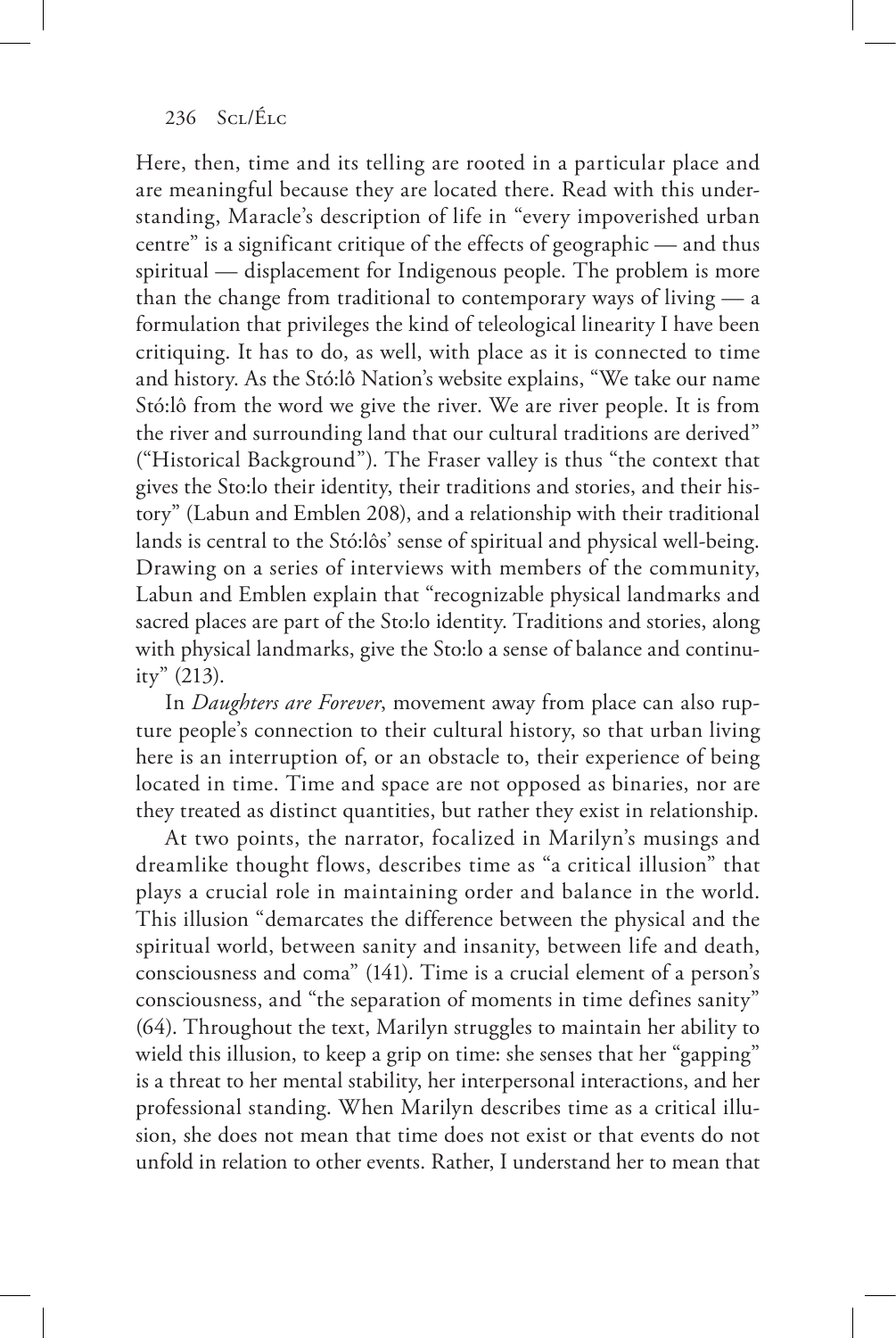any given measure of time is a construct, a tool used to help humans organize their activities, memories, and understandings of the world. Interestingly, Marilyn struggles because she wants to keep moments separate and maintain an orderly sense of the sequences of events. She wants to keep her footing in what one might call "external" time, the linear chronological time of the world around her. In the midst of her spiritual journey and the temporal movements it necessitates, this is an impossible, frustrating task. If the merging of temporal planes and the inconsistencies of her experience and memory were self-evidently normal, expected elements of her daily life, she would not be experiencing any anxiety or shame about them. While temporality is experienced individually and psychologically, culturally constructed ways of ordering and regulating time play a strong role in shaping individuals' responses to their temporal experiences. One wonders how she would have reacted to the memories, winds, and figures that enter her life if she had already been familiar with the ideas about community and temporality that animate this text.

Deloria shares Marilyn's recognition that the quantification of time can be a productive way of creating or understanding broader meanings of one's actions and experiences. His explanation of the principle of the "seven generations" provides an example of a positive implementation of the "critical illusion" of organized temporality. For both Deloria and Maracle, the experience of time enables change, growth, memory, reflection, and learning. This experience of time need not — and in fact, likely will not — comply with Western conventions of linear, progressive time, and will instead often play out like Marilyn's experiences do (immersion in past events, vivid trips into imagination and memory, even visions playing out in the photographs inside a client's file). Thus, experiences and behaviours that Western psychiatric medicine would dismiss as hallucinatory or delusional are shown to be, rather, profound moments offering the gift of insight. Sylvie Vranckx notes that Marilyn's flashbacks, the voices she hears, and her generally unsettled state coincide with what Ernie Crey calls being "Indian sick" (63). Crey's description is elucidating, offering a productive alternative to seeing Marilyn as insane rather than as a person undergoing transition:

In our [Stó:lô] society, when you are ill or feeling discomfort, you are described as being "Indian sick," which means that spiritual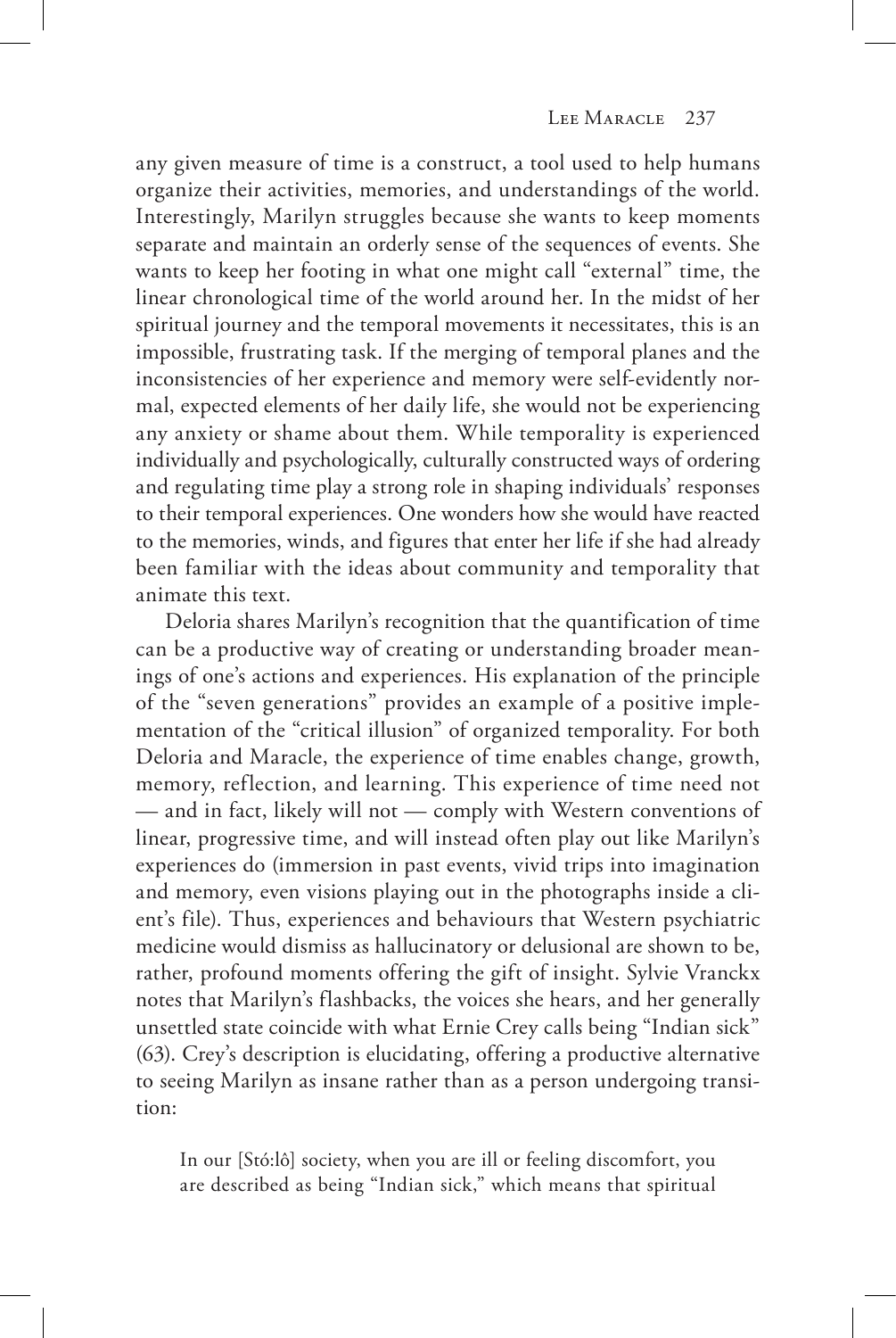forces are at work in your life. In order to understand these forces, you must return to spiritual teachers. The elders believe the voices and spirits that non-medical experts might diagnose as a profound mental illness are in fact an expression of the cultural estrangement so many of us have suffered. (Fournier and Crey 44)

More recently, some researchers have argued that spirit sickness is "brought on by the interaction between alienation from aboriginal culture and Westernizing influences" (Labun and Emblen 209). While this argument presents a very historically limited understanding of a phenomenon with roots reaching far beyond European contact, it offers a helpful reminder of the negative links between colonization and Native physical and emotional health.

Describing the beliefs of what he calls "traditional American Indians," Donald Fixico explains that, "because the true reality of Indian people is a tandem of physical and metaphysical realities, native thinkers have encountered visions and spirits on a regular basis as a part of life" (70). He goes on to liken this element of Indigenous peoples' metaphysical lives to "the dreams of individuals of the Western society, who sometimes find answers to questions that could not be answered by their conscious minds" (70). In an essay discussing the notion of "spirit," Maracle offers the following observations, which sound very similar to the ideas she would advance years later in *Daughters are Forever*:

"I hear my grandmothers speak" is one remark which brings either howls of laughter or nervous looks of scepticism from the faces of most atheists and even Christians. Psychiatry is predicated on dispelling the delusions of patients who hear voices. The victims of voices are guided by the notion that hearing voices is connected to insanity or religious fervour. (*I am Woman* 113-14)

Indeed, Marilyn struggles concertedly to "get a grip on reality" and to assure herself, as she faces vision after vision, that "this isn't happening" (*Daughters* 42). I think this struggle arises at least in part because she is caught in a battle between competing, and in many ways incompatible, world views. Raised and educated in twentieth-century Canada, with her specialized education and her seeming detachment from extended family and community, she has either forgotten or not yet learned her ancestors' traditional ways of relating to the metaphysical or spiritual world. A "fundamental premise" of Indigenous thought, Deloria con-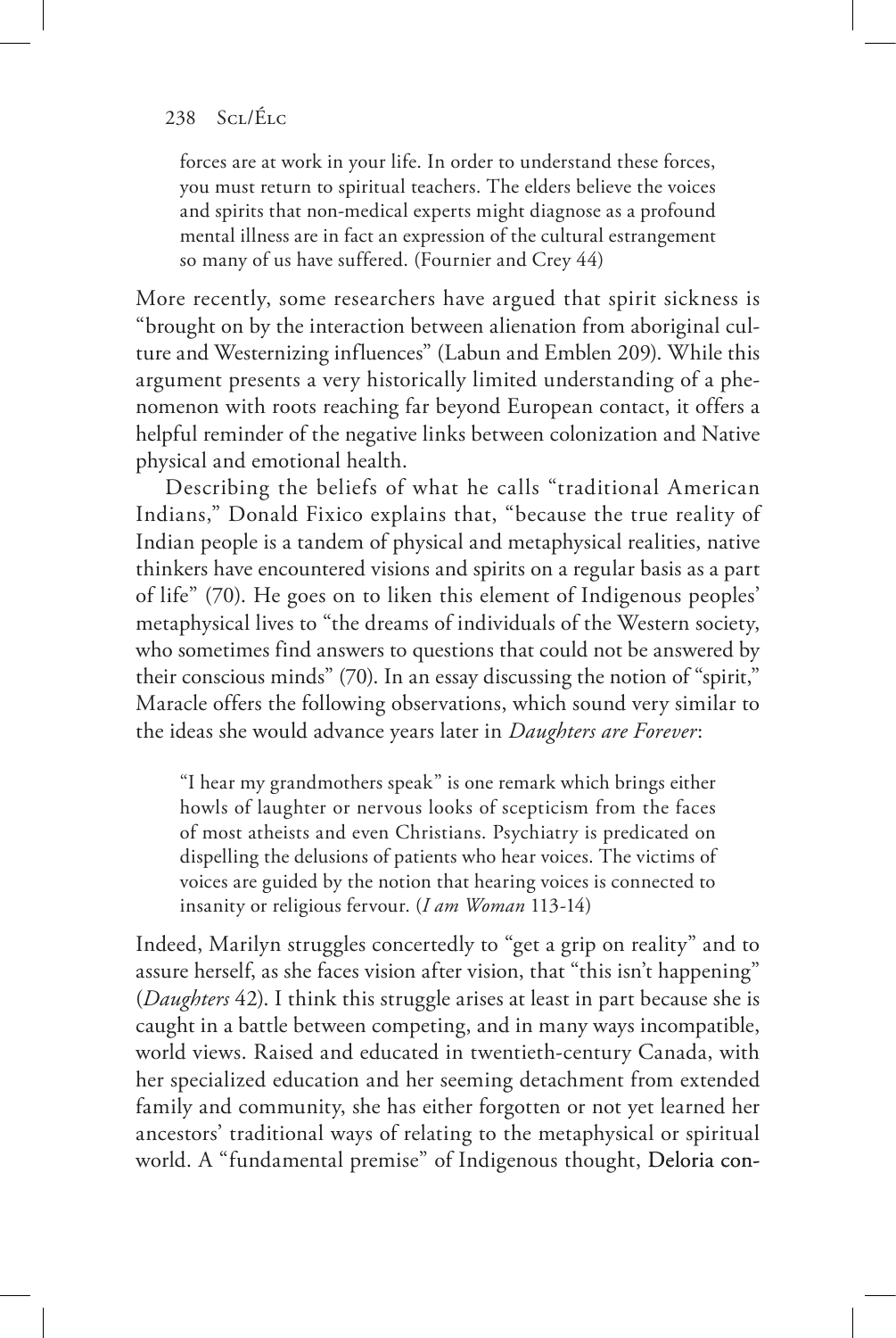tends, is that when facing confusing experiences or anomalies, "we cannot 'misexperience' anything; we can only misinterpret what we experience" (45-46). Over the course of the text, Marilyn moves from misinterpreting her dreams and encounters as unreal and hallucinatory toward an understanding that they provide glimpses of important insight. The reflection on and confrontation with the past that Marilyn undertakes help her work toward maturity as Deloria defines it: "a reflective situation" that represents, for Indigenous people, "the ultimate goal of all human existence" (*Spirit and Reason* 13).

Thus, in clear contrast to trauma theorists' reliance on psychiatry to explain the intrusions of past upon present, *Daughters are Forever*  explains them as part of a broader set of relationships among human, spirit, and natural worlds and as simply part of the normal workings of time. What Marilyn's Western education can only label as insanity is, in fact, what happens when cosmic forces come together to guide her healing. Maracle's descriptions of this process are not only illuminating but also breathtakingly beautiful:

Magic moments peel themselves from the mind like children's stickers. They can sometimes unglue memories and stop them from traveling in the normal direction of the mind. These moments fall from the sky, like people that cross your path when you are desperate for them. Sky people watch humans. They alone own time. They collect it in balls of starlight. Every now and then they toss it to a human they believe needs to catch something. Stuck humans are desperate. Starlight draws attention to locked memories that keep humans stuck. (*Daughters* 109)

This passage suggests that all moments in time are present and available to sky people to be shared with humans as necessary. To them, at least, the past is not unreachable or unknowable. The image of rolling time into balls implies a pliability, suggesting that time can be easily manipulated so that seemingly discrete moments fuse to each other in a kind of momentary simultaneity. This happens for Marilyn at several points as she is overtaken by the memories that often layer themselves around her. For example, she witnesses her adult self chasing down a hallway after her frightened daughters, then place and time abruptly shift and she is "running down a highway, terrified, chasing her stepfather's car" as he taunts her and refuses to let her into the car and drive her home from school (110-11). As this is unfolding, she hears her phone ring "from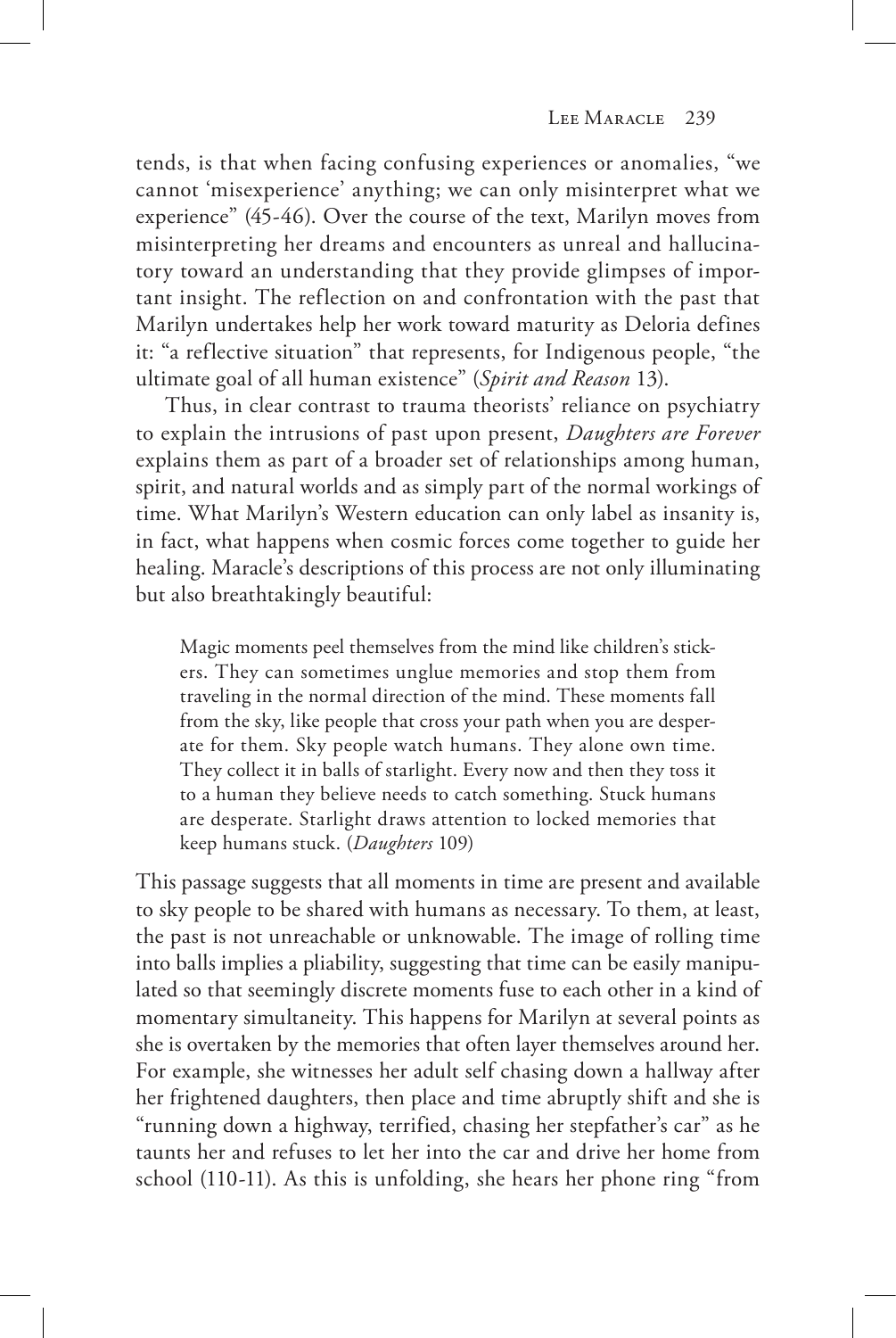beneath the sound of her memory" and struggles to "break the grip of this moment" and move to answer the phone in her present-day home (111). She is in two places and two moments at once, and for a while the pull of the remembered moment is stronger than that of the present. To her "splitting mind," the "person rocking in the easy chair felt like herself, rocking in the bush next to fern and cedar. She surrendered to movement, to the rocking, to the sweet smell of bush" (112). There is no impermeable distinction between memory and reality, past and present: they mingle and touch each other, and Marilyn must contend with both if she is to find a way to live in fullness. This is temporal simultaneity with multiple layers and a clear, explicit purpose.

This "purpose" has to do with the processes of personal healing and maturation I have discussed above, and it is also tied to broader cultural and historical relationships. Reflecting on her work to develop a process of self-definition for Indigenous women, Anderson remarks, "What is distinctly Aboriginal is the way in which past, present and future are understood to be inextricably connected" (15). This temporal model is an important element of Indigenous movements for social change, and Indigenous "definition and self-determination as individuals and as nations involves calling on the past to define the future" (15-16). As demonstrated by Maracle's description of aimless, uprooted men, our experiences and conceptualizations of time cannot be divorced from our understandings of and behaviour toward our community: one influences the other. As moments in time coexist and interact in an Indigenous world view, so, too, do living beings occupy positions of mutual implication and responsibility toward each other and their shared world. Deloria explains that the "Old Indians'" system of science ultimately sought "to find the proper road along which, for the duration of a person's life, individuals were supposed to walk. This colorful image of the road suggests that the universe is a moral universe" (*Spirit and Reason* 46). He explains that since there is "content to every action, behavior, and belief," there is a "corresponding responsibility of every entity to enjoy life, fulfill itself, and increase in wisdom and the spiritual development of personality" (46). In a moral universe, our actions have implications and influence well beyond our immediate surroundings; further, and for this reason, personal development is never only a selfish act. As Marilyn tells her daughters, revealing her decision to seek help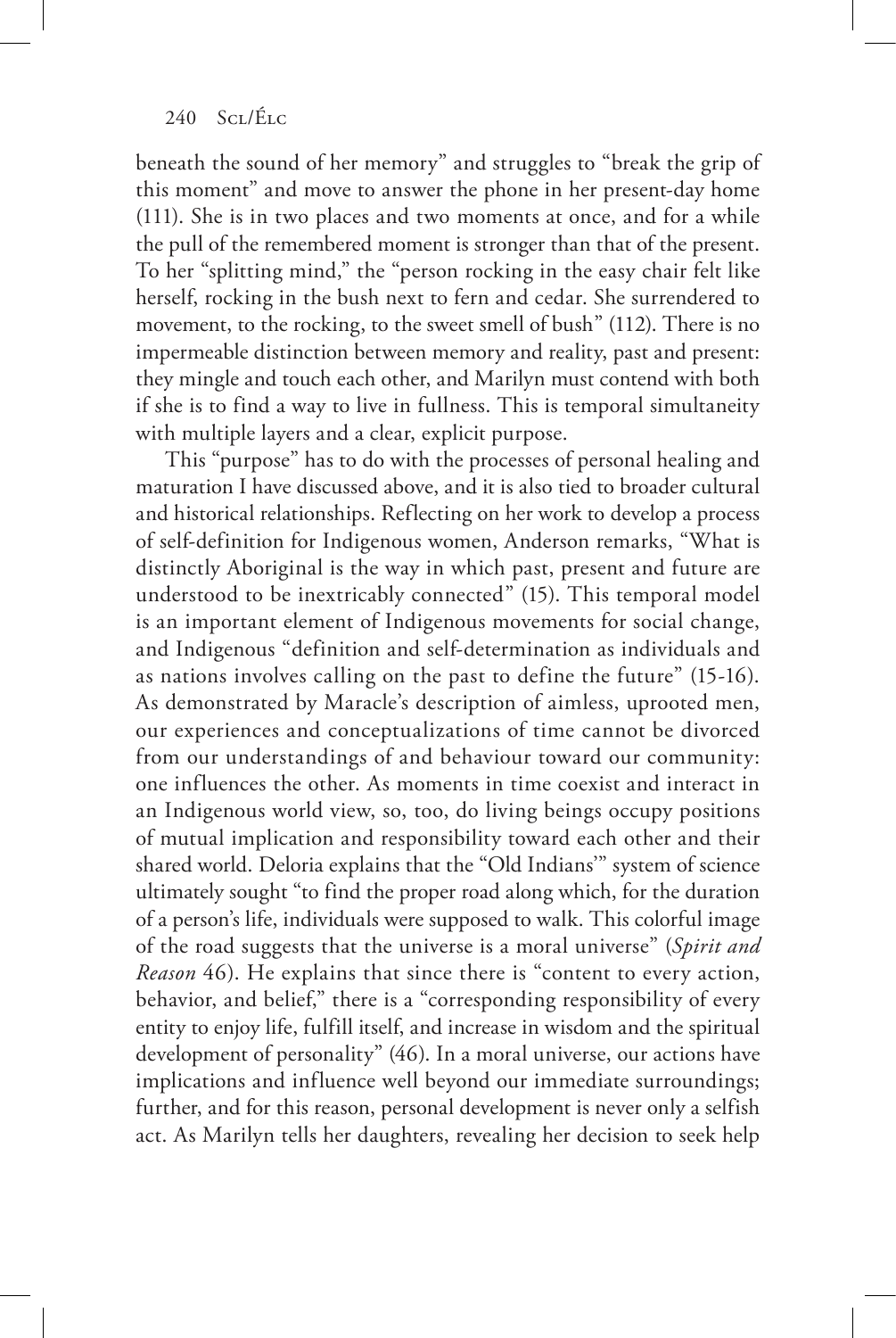dealing with the trauma of her past, "It isn't just about me. It's all of us. I want to mend the bridges between all of us" (*Daughters* 245).

## **Responsibility, Reading, and Temporality**

*Daughters are Forever* is full of reflections on the meaning of responsibility. Across diverse contexts — facing up to her failure to give her daughters the love and nurturing they deserved; working to help her clients learn the skills that will enable them to maintain custody of their children; and making speeches urging Indigenous men that "We, the women of First Nations, need you men on our side of the line" (197) — Marilyn is constantly pondering the nature of her own responsibility and trying to instill a sense of responsibility in others, with the ultimate goal of reinvigorating a healthy, decolonized Indigenous culture. Her relationship to the concept of responsibility is complex and inconsistent. In her personal life, she has abdicated responsibility for years and is just now coming to admit her accountability and work toward making amends, but at the same time, we learn from her travel journal that she has a long history of energetic and passionate political activism, driven by her conviction that "dependence has to be the worst condition you can force on a human being" (146). The text acknowledges the difficulty of always living responsibly and the ways in which factors like personal experience, tribal memory, and cultural history all work to complicate an easy, morally sound path through life. Importantly, though, understanding these challenges does not excuse anyone from the obligation to work to "find the proper road," as Deloria would say.

In Toronto to give a talk about "Indian feminine sociology" and custody of Indigenous children, Marilyn lies awake on her friend Gerri's couch immersed, as she so often is, in memories of her childhood sufferings and those she later inflicted on her daughters. She struggles to "reach some sort of plan to change the condition she had created for her daughters," recognizing and urgently knowing that "some sort of accounting had to happen" (140). Marilyn finally makes the painful admission that since she created the condition, she is responsible for changing it; she tells herself that "as the mother, she was responsible for establishing the atmosphere, the spirit, the nurturing with which her children were raised" (141).

Marilyn's heavy thinking shifts course as she asks herself "*What the hell does responsible mean, anyway?*" (141). Marilyn turns to the diction-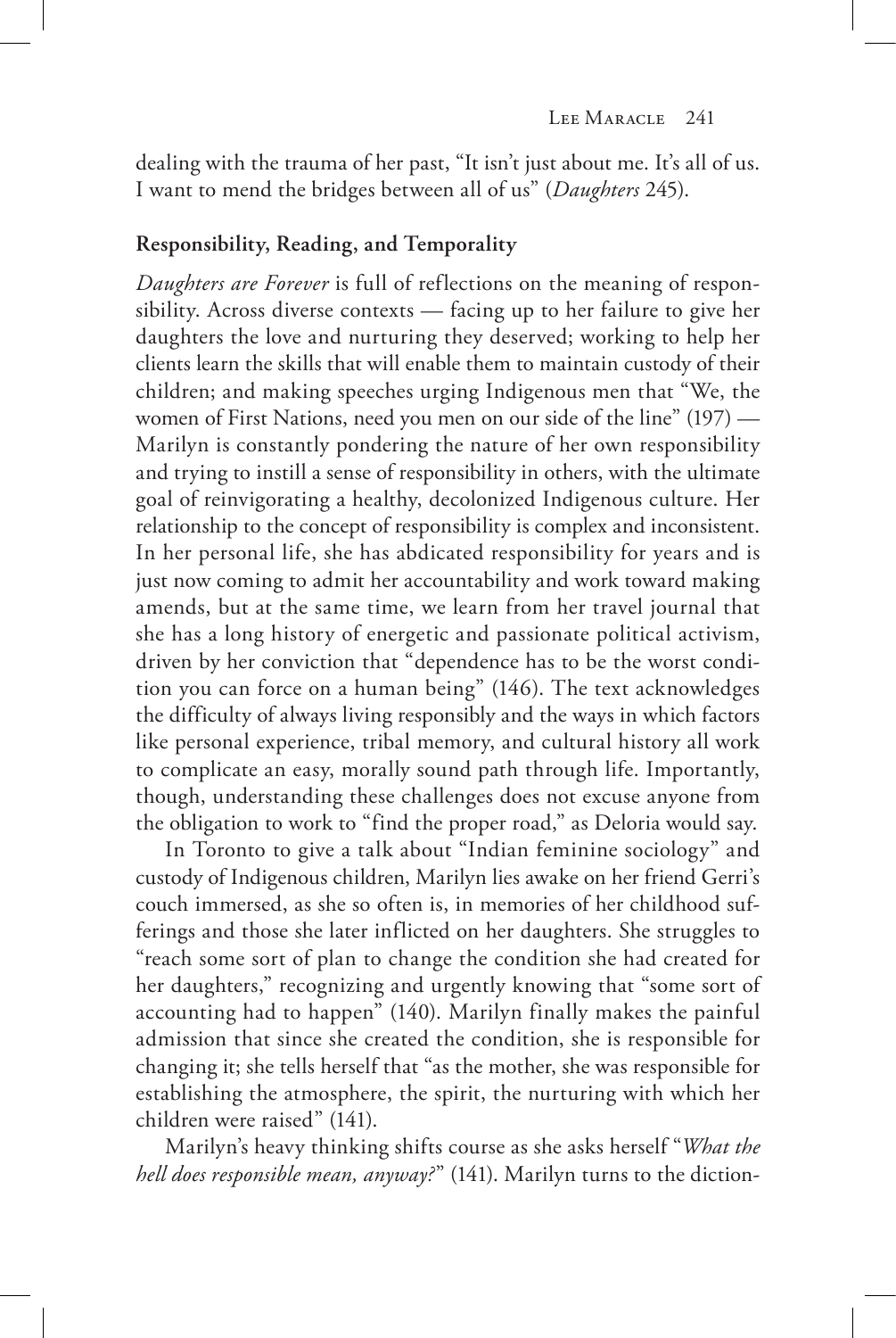ary to help her decipher the nuances of the word. "Responsible," she reflects, "ability to respond appropriately. Defensiveness and guilt would help no one. They were inappropriate responses" (141). This understanding gives her clarity of mind and the hope that she can find helpful ways to respond to the problems she has helped to create. After having reached this resolution, she feels confident that "everything is fixable" and falls into a peaceful, restful sleep (141).

This passage can also be fruitfully read with regard to the relationships between readers and challenging texts. Faced with a novel that describes in painful detail the process and ongoing aftermath of colonization, and given Marilyn's explicit calls for change, readers would be hard pressed not to even briefly wonder about their relationships to this history. I would contend that Marilyn's reflections — while apparently focused on the importance of acting responsibly toward her past actions and their effects in the present — also offer a critique of passive or defensive readings of this novel. Here, then, Maracle could be challenging her readers to seek appropriate ways to respond to the stories and histories they encounter in this text, and to avoid the easy pitfalls of defensiveness and guilt in favour of more active, change-seeking responses. Indeed, Anderson carries out a nearly identical reading of the word "responsibility" and calls for respectful and careful responses by her readers to her text. She cites Kimberley Blaeser as the source of the concept of "reader response-ability" and links the concept to traditional storytelling practices "where it is assumed that the listener has as much a part in the creation of the story as the teller. In this way, the listener also carries responsibility for the knowledge that is created" (49). "What is your ability to respond to literature written by (and about) Native women?" Anderson asks readers. "What will you do with the knowledge you have gained?" (49).

I will return shortly to oral storytelling but first want to turn briefly to the issue of a reader or listener's posture and attitude when engaging with story and text. Donald Fixico identifies what he sees as a fundamental difference between conventional linear Western world views and traditional Indigenous thought: "The linear mind looks for cause and effect, and the Indian mind seeks to comprehend relationships" (8). Maracle also emphasizes the centrality of interrelationship to Indigenous thought. She explains that "the object of study from a Salish perspective is to discover another being in itself and for itself with the purpose of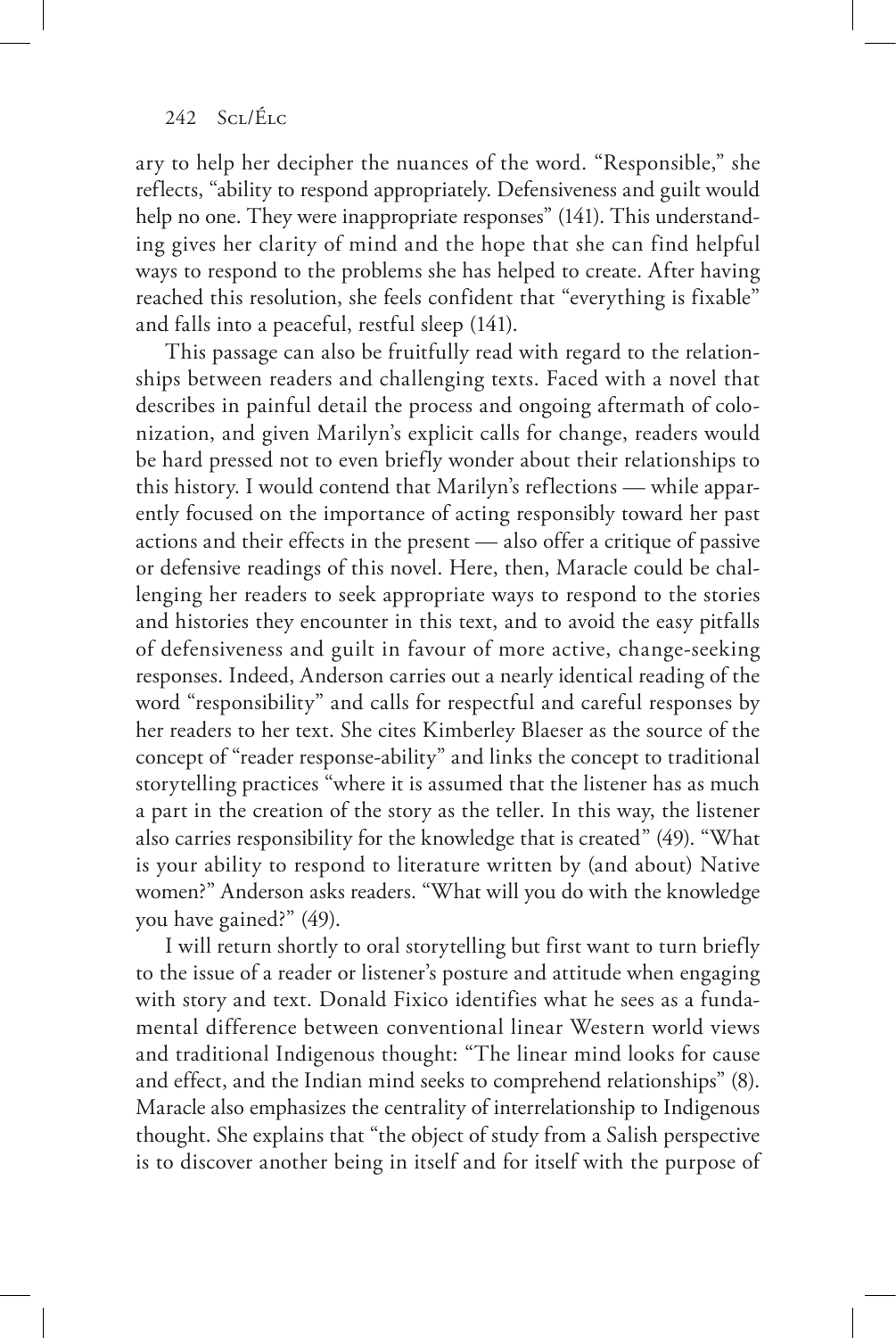engaging it in a future relationship that is mutually beneficial" ("Some Words"). While many read for other, pernicious reasons — to establish knowledge that will enable them to control others, or in search of a sense of superiority — my ideal readers would come to texts with a different set of motivations in mind. Part of reading, and living, responsibly, is to prioritize the establishment and maintenance of fair and respectful relationships with others. To conceptualize the reading relationship in this way is to acknowledge it as an implicitly and inherently political engagement, and to agree to engage in it as such.

Fixico's discussion of traditional storytelling helpfully links the concepts of responsibility and time, as I have been attempting to do. He describes the role and process of storytelling:

Listening as a part of oral tradition is essential for understanding relationships and their multiple meanings. Elders tell stories in the oral tradition of tribes, where it was equally important to listen to the story as well as tell the story. Both storyteller and listener engage in reviving an experience of the past that becomes alive again, thereby transcending time from the past to the present. Both tenses of time blur, becoming one and the same. (5)

I have already discussed the ways in which time blurs within *Daughters are Forever*, but Fixico raises another intriguing question about how time works during the reading process itself. I would argue that his comments about time's blending during the storytelling process can also be applied to readers' encounters with texts. To read about an event is, *in a sense*, to witness its unfolding. When a story is told well, as this one is, and when we engage it from a position of openness and deliberate empathy, it comes alive and happens as we read it. Gloria Anzaldúa articulates this concept as she reflects on her own writing, stating, "My 'stories' are acts encapsulated in time, 'enacted' every time they are spoken aloud or read silently. I like to think of them as performances and not as inert and 'dead' objects (as the aesthetics of Western culture think of art works)" (67). Maracle's frank admission that her explicit purpose in writing is to assert the lived and tangible suffering that colonization has brought to Indigenous people also makes it impossible to shrug off the more brutal parts of her novel as artistic exaggeration or "just fiction."

Maracle knows, and Marilyn repeats, that "there is power in naming" (65, 199): in this text, Maracle is "naming" contemporary (post?) colonial Canada as she sees it, and refusing to let squeamish or ignorant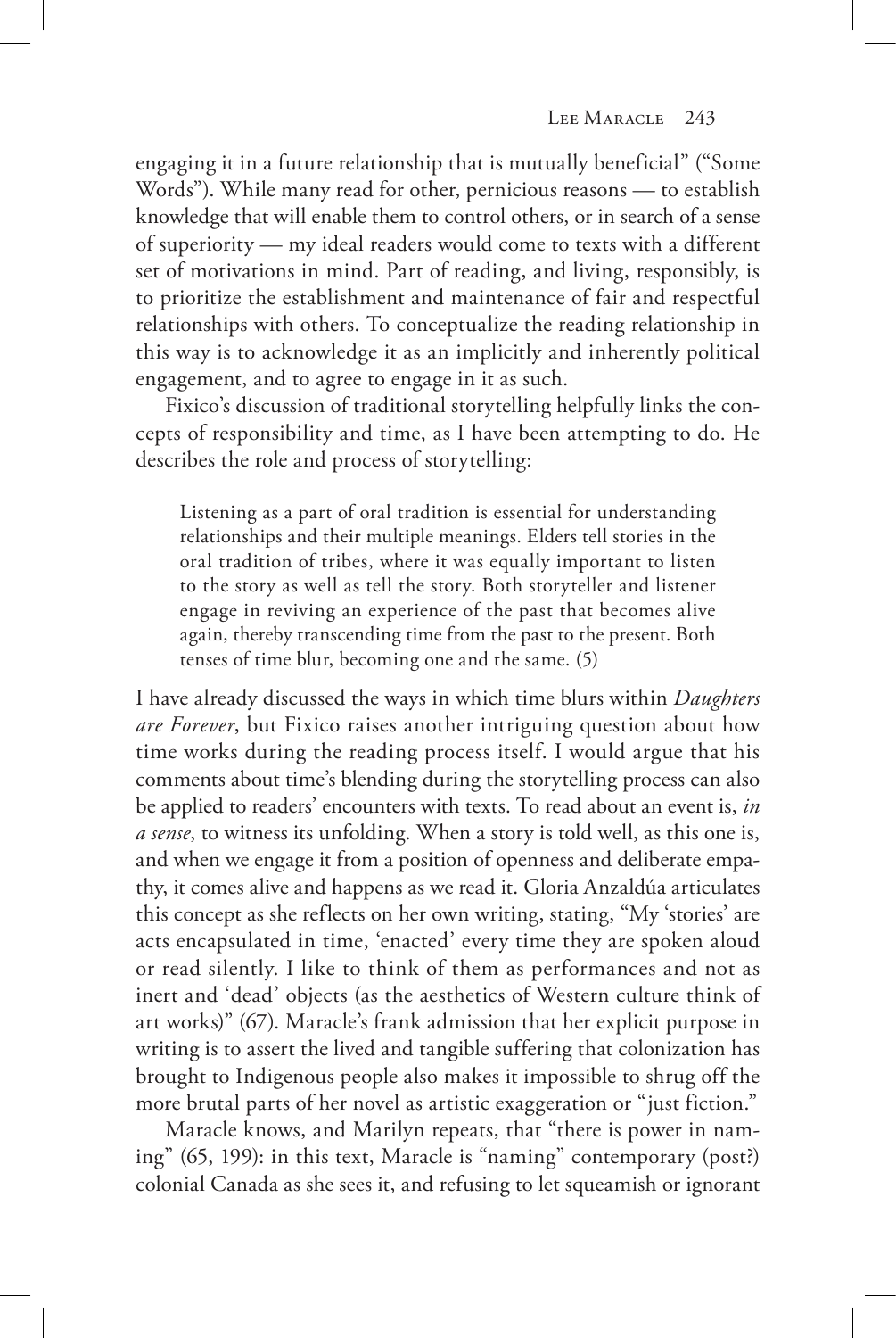readers off the hook. She offers an uncompromising and frank portrayal of some ugly truths, motivated by her belief that before we can move toward change, people have to know and speak their truth. She is aware that many readers will feel uncomfortable, attacked, or upset by her shining a cold light on Canada's harsh historical and contemporary realities, but she frankly states that her concern is not to protect readers' feelings but to motivate change: "Truth is, I don't care about Canadian guilt, but I am concerned about the transformation of Canada" ("Some Words").

Jo-Ann Episkenew also believes that the frank telling of these often brutal personal and cultural histories is a necessary and deeply political act, with implications for personal and communal health, and with the potential to create real political change. She states, "Like the stories of the oral tradition, contemporary Indigenous literature serves a socio-pedagogical function as well as an aesthetic one" (193). Indigenous accounts of the process and ongoing effects of colonization, she argues, will challenge "prevailing mythology about the formation of the settlerstate" and ultimately promote "social justice for Indigenous people, perhaps more effectively than political rhetoric" (193).

And so I turn once more to listen to Maracle's story. Marilyn's second night at Gerri's house is less peaceful than her first. She dreams of a ride through directionless tunnels on a train filled with familiar but unknown, unclear faces. She wakes from the dream and is trying to grasp at its meanings when her great-grandmother interrupts her, saying, "Meaning is so important, but expression is more important," and urging Marilyn to release her thoughts in words, to "speak, and speak from your essential self, your most ridiculous self, but speak — always remember to give wind-voice to being." Having finished delivering this message, Ta'ah sits quietly on Marilyn's bed, "waiting for some kind of response" (172). Marilyn is stunned. She contemplates the scene: it is dark, but she sees Ta'ah sitting on her bed and fiddling with Gerri's nail clippers. Her great-grandmother is dead, but she is right there, speaking to Marilyn. Marilyn tries in vain to rationalize what she is experiencing: "I know . . . I'm still dreaming. I dreamt I woke up and found you here, Ta'ah" (172-73). Unsurprisingly, Ta'ah gets the last word. "Doesn't matter," she retorts. "Still have to think about what I said" (173).

This simple statement carries a lot of weight for Marilyn, who knows she does have to think about her great-grandmother's insight in order to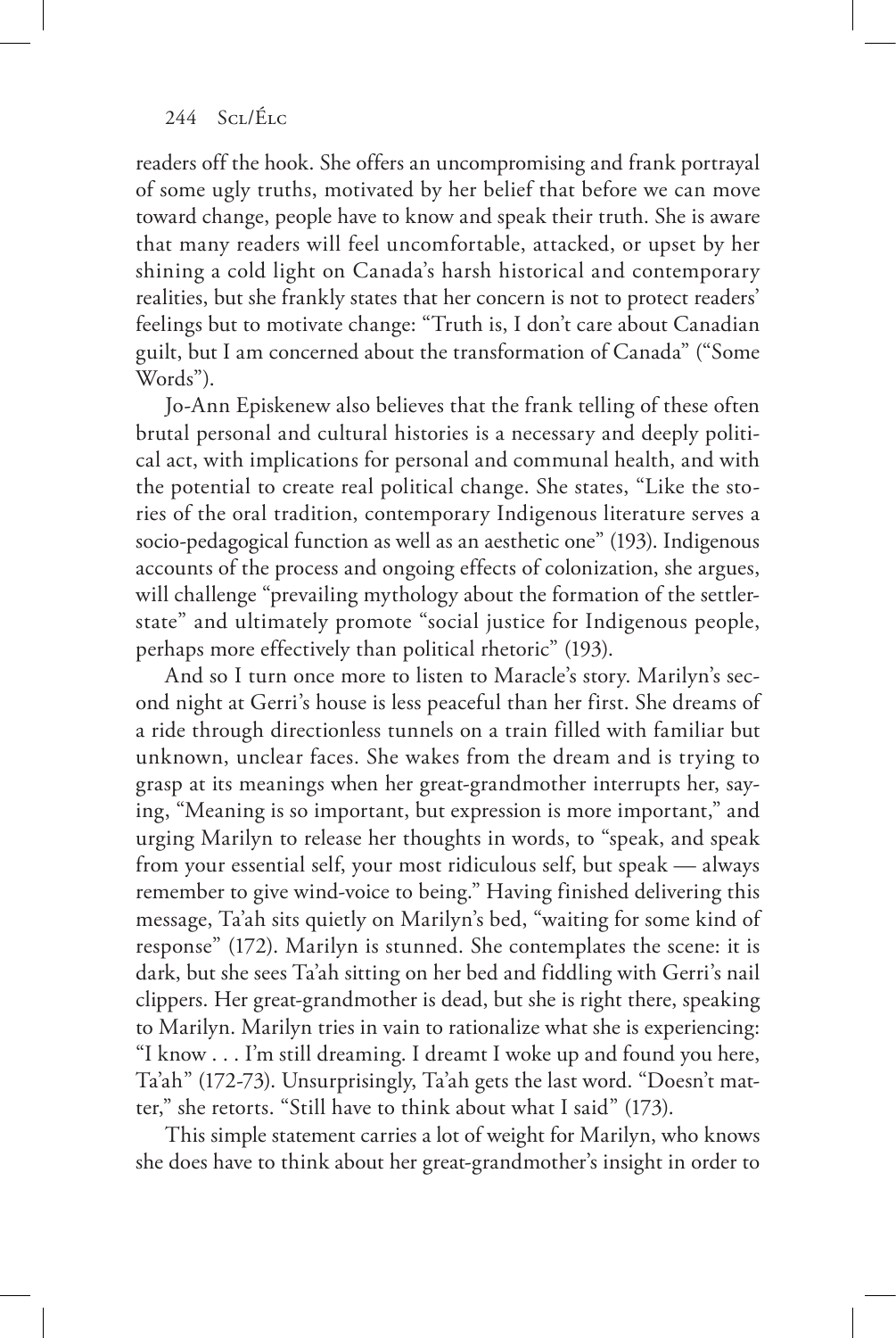continue to grow. It is also laden with meaning for me, as I contemplate the workings of time and think about the question of readers' responsibility. The fact is, whether or not I "believe" in Ta'ah's presence in Marilyn's room, or that the past is still happening somewhere, I have now experienced both as truth through reading about them. Having heard Maracle's message about the ongoing impact of colonization and having read about Marsha's suffering and her big, pleading eyes, I cannot "unknow" them. After Morag allows her Sunday school teacher to read her poem in Margaret Laurence's *The Diviners*, she is struck by the solemn realization that "there is no way she can unshow it" (92). Similarly, having told her story, Maracle cannot call it back, and her readers cannot unread it either. As Thomas King repeatedly insists in his CBC Massey lectures, "Take [this] story. It's yours. Do with it what you will. . . . But don't say in the years to come that you would have lived your life differently if only you had heard this story. You've heard it now" (29, 60, 89, 119, 151, 167).

The task from here, for those of us who accept it, is to find ways to become what Anderson might call "response-able" readers. To my mind, this entails being historically informed, future-minded, and committed to change-making in the present. To enliven the hope I share with Episkenew about literature's potential to contribute to struggles for social justice, we need to seek appropriate responses to what we have witnessed through Maracle's text. Once we have closed the book, how might we begin to live differently, having heard its stories? How might Maracle's temporal model, her ideas about time and history, influence our decisions as we go about our lives from here? How might our daily habits or our ways of thinking change in response to a transformed understanding of our relationship to different levels of time, spirit, and life?

Part of the answer to this question of appropriate response lies in the ways we read and listen in the first place. Reading from a posture of humility, openness, and deliberate empathy might open us to new learning and to new kinds of conversations. But this is a labour-intensive and often challenging way of engaging with texts and with our shared world. There is a slowness to this practice, particularly for those of us whose literary and academic upbringings have been characterized by what Marie Battiste calls "cognitive imperialism" — a "form of cognitive manipulation used to discredit other kinds of knowledge bases and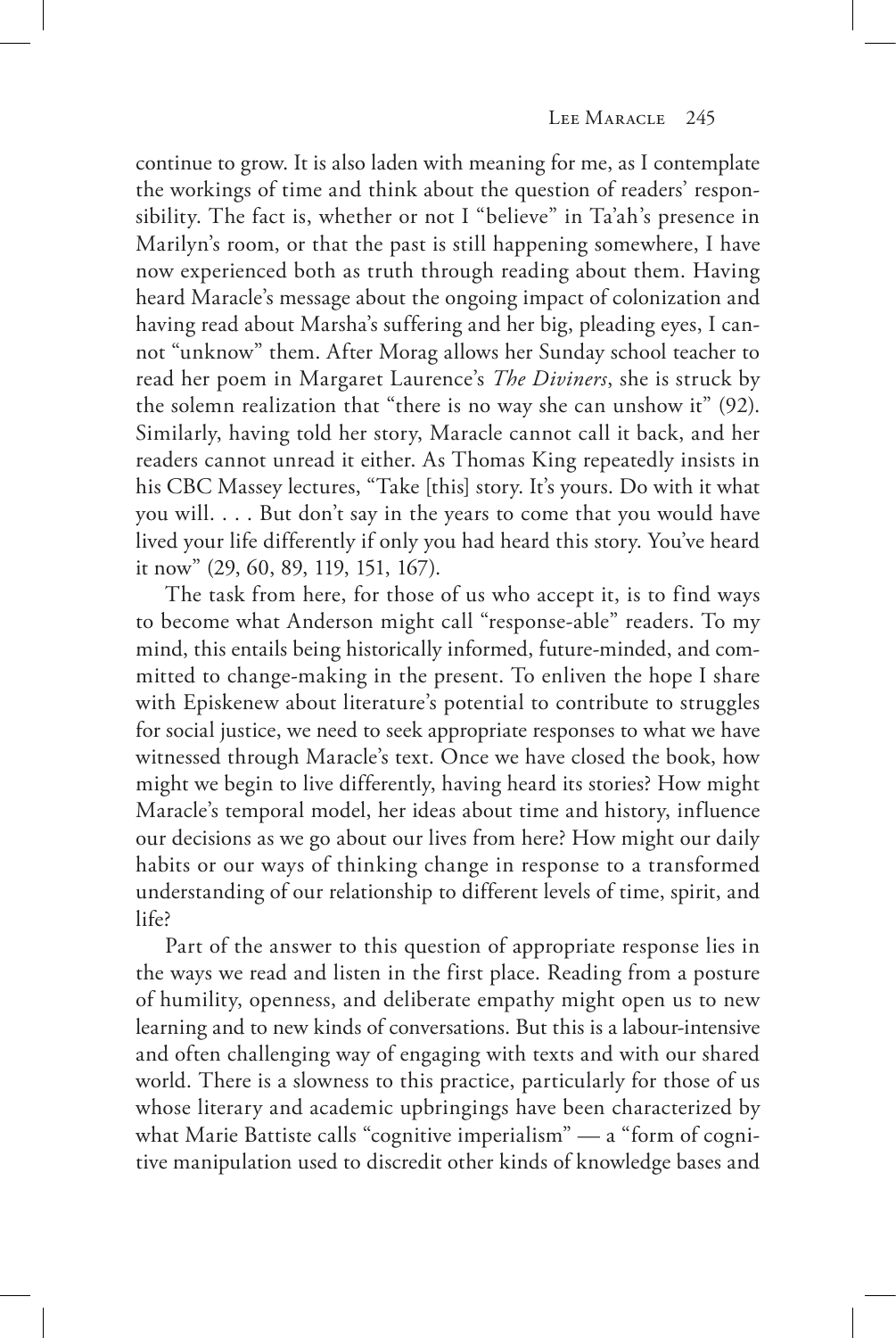values" that "seeks to validate one source of knowledge and empower it through public education" (280). Still, it is work that must be done if we are to find ways to enliven literary studies as a site of productive and potentially change-making crosstalk that might help us to build "better relations . . . between Canadians (immigrants and Canadian-born alike) and indigenous peoples on Turtle Island" (Coleman, "Between" 69). If readers are willing to listen and to learn, if we are humble and frank about our ignorance and our mistakes, and if we consistently and insistently ground our work in broader struggles against colonization, then perhaps we might find ways to work — across times and cultures — for a more just world.

## WORKS CITED

- Allen, Paula Gunn. "Does Euro-Think Become Us?" *Daughters of Mother Earth: The Wisdom of Native American Women*. Ed. Barbara Alice Mann. Westport: Praeger Publishers, 2006. 1-27. Print.
- Anderson, Kim. *Recognition of Being: Reconstructing Native Womanhood*. Toronto: Second Story, 2000. Print.
- Anzaldúa, Gloria. *Borderlands / La Frontera: The New Mestiza*. San Francisco: Aunt Lute, 1987. Print.
- Battiste, Marie. "Enabling the Autumn Seed: Toward a Decolonized Approach to Aboriginal Knowledge, Language, and Education." *Schooling in Transition: Readings in Canadian History of Education*. Ed. Sara Z. Burke and Patrice Milewski. Toronto: U of Toronto P, 2012. 275-86. Print.
- Coleman, Daniel. "Epistemological Cross-talk: Between Melancholia and Spiritual Cosmology in David Chariandy's *Soucouyant* and Lee Maracle's *Daughters are Forever*." *Crosstalk: Canadian and Global Imaginaries in Dialogue*. Ed. Diana Brydon and Marta Dvorák. Waterloo: Wilfrid Laurier UP, 2012. 53-72. Print.
- —. "Epistemological Crosstalk: Melancholia, Historical Trauma, and Spiritual Cosmology." *Crosstalk: Canadian and Global Imaginaries in Dialogue*. Ed. Diana Brydon and Marta Dvorák. University of Manitoba, Centre for Globalization and Cultural Studies. Sept. 2008. 1-32. Web. 1 Nov. 2012.
- Cooper, Rachelle. "Storyteller Lives Between Fiction and Myth." *At Guelph*. University of Guelph. 17 Jan. 2007. Web. 28 Jan. 2009.
- Deloria, Vine, Jr. *God Is Red: A Native View of Religion*. Golden: Fulcrum, 2003. Print.
- —. *Spirit and Reason: The Vine Deloria, Jr., Reader*. Ed. Barbara Deloria, Kristen Foehner, and Sam Scinta. Golden: Fulcrum, 1999. Print.
- Episkenew, Jo-Ann. *Taking Back Our Spirits: Indigenous Literature, Public Policy, and Healing*. Winnipeg: U of Manitoba P, 2009. Print.
- Fixico, Donald L. *The American Indian Mind in a Linear World: American Indian Studies and Traditional Knowledge*. New York: Routledge, 2003. Print.
- Fournier, Suzanne, and Ernie Crey. *Stolen from Our Embrace: The Abduction of First Nations Children and the Restoration of Aboriginal Communities*. Vancouver: Douglas, 1998. Print.